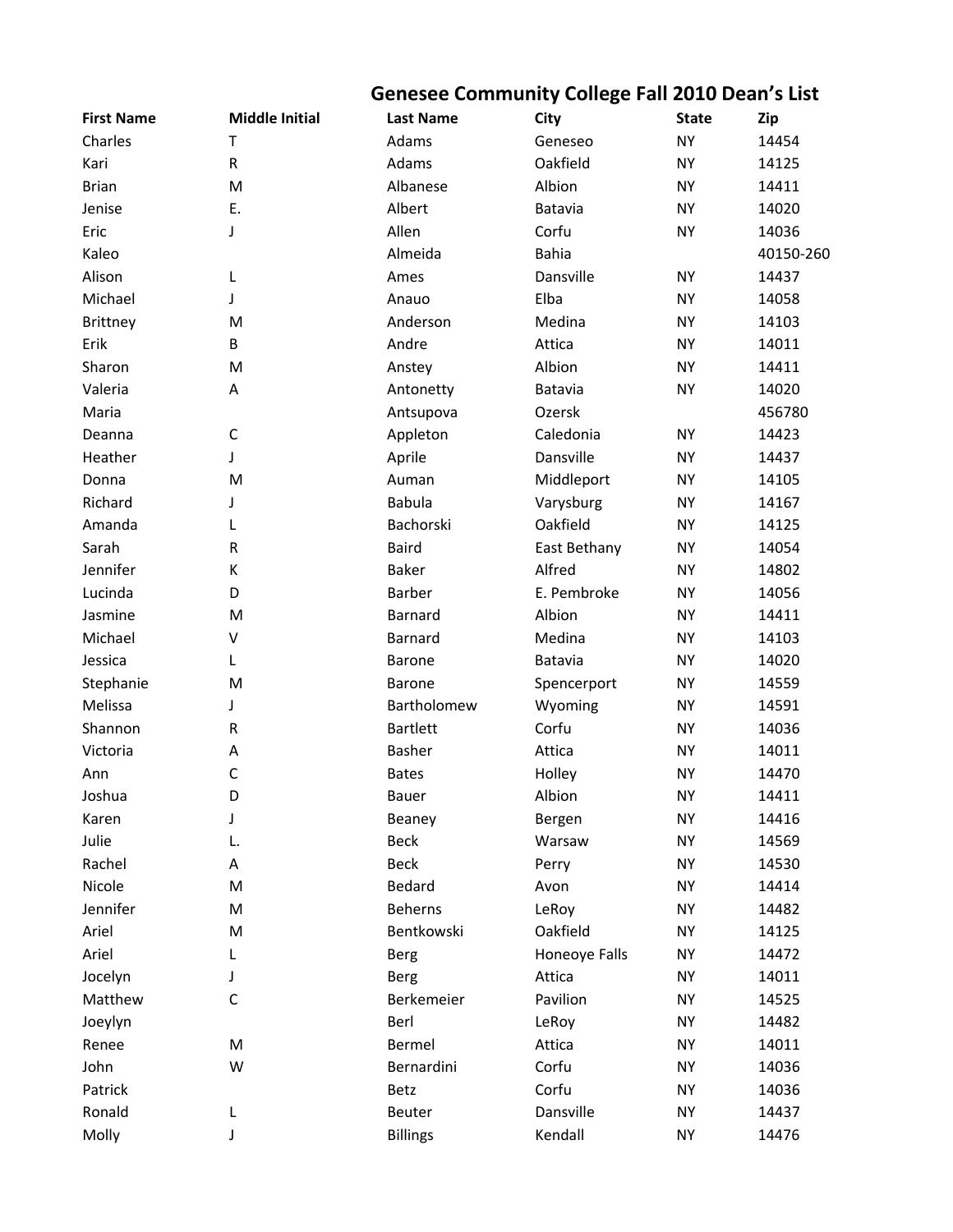| Dakota          | W       | Bisson             | Warsaw              | <b>NY</b> | 14569    |
|-----------------|---------|--------------------|---------------------|-----------|----------|
| Christopher     | E       | Blachowicz         | <b>Batavia</b>      | <b>NY</b> | 14020    |
| Jennifer        | L       | <b>Bockus</b>      | Rochester           | <b>NY</b> | 14626    |
| Jacob           | Α       | <b>Bortle</b>      | LeRoy               | <b>NY</b> | 14482    |
| Jonathan        | P       | <b>Bouchard</b>    | Perry               | <b>NY</b> | 14530    |
| Matthew         | J       | <b>Bouwens</b>     | Newark              | <b>NY</b> | 14513    |
| Cody            | J       | Boyce              | Medina              | <b>NY</b> | 14103    |
| Jennifer        | M       | Boyer              | Piffard             | <b>NY</b> | 14533    |
| Ann             | M       | <b>Brade</b>       | Batavia             | <b>NY</b> | 14020    |
| Justin          | T       | <b>Bradshaw</b>    | North Chili         | <b>NY</b> | 14514    |
| Alex            | P       | <b>Brasky</b>      | Batavia             | <b>NY</b> | 14020    |
| Ashley          | M       | <b>Breckheimer</b> | Canaseraga          | <b>NY</b> | 14822    |
| Adrian          | $\sf V$ | <b>Breda</b>       | Ozone Park          | <b>NY</b> | 11416    |
| Jessica         | J       | <b>Brisbane</b>    | Livonia             | <b>NY</b> | 14487    |
| Carey           | L       | <b>Bristol</b>     | Rochester           | <b>NY</b> | 14624    |
| Stacy           | M       | Brockway           | Corfu               | <b>NY</b> | 14036    |
| Colleen         | M       | Brown              | Delevan             | <b>NY</b> | 14042    |
| Deborah         | L       | <b>Brown</b>       | Rochester           | <b>NY</b> | 14612    |
| Sherard         |         | <b>Brown</b>       | Ithaca              | <b>NY</b> | 14850    |
| <b>Bridgett</b> |         | Buchanan           | <b>Mount Morris</b> | <b>NY</b> | 14510    |
| Mary            | P       | Buggie-Hunt        | Holley              | <b>NY</b> | 14470    |
| Catherine       | M       | Bundschuh          | Caledonia           | <b>NY</b> | 14423    |
| Courtney        | C       | <b>Burdick</b>     | Albion              | <b>NY</b> | 14411    |
| Tina            | M       | <b>Burke</b>       | Dansville           | <b>NY</b> | 14437    |
| Margaret        | E       | Burnisky           | Stanley             | <b>NY</b> | 14561    |
| Matthew         | Α       | Bushyager          | <b>Buffalo</b>      | <b>NY</b> | 14228    |
| Katie           | L       | <b>Bussiere</b>    | Perry               | <b>NY</b> | 14530    |
| John            | О.      | <b>Butler</b>      | Kendall             | <b>NY</b> | 14476    |
| Athena          | M       | Caffery            | Kendall             | <b>NY</b> | 14476    |
| Paul            | D       | Caito              | Delevan             | <b>NY</b> | 14042    |
| Collin          | M       | Camp               | Walworth            | <b>NY</b> | 14568    |
| Rita            | L       | Canty              | Rochester           | <b>NY</b> | 14620    |
| Kimberley       | M       | Carlsen            | Arcade              | <b>NY</b> | 14009    |
| Amber           | E       | Carmichael         | Stafford            | NY        | 14143    |
| Ashley          | L       | Carney             | LeRoy               | <b>NY</b> | 14482    |
| Andre           | Τ       | Carter             | Dansville           | <b>NY</b> | 14437    |
| Corrine         | В       | Carter             | Rochester           | NY        | 14616    |
| Summer          |         | Carter             | Pike                | <b>NY</b> | 14130    |
| Daniel          | Jr      | Case               | Pavilion            | NY        | 14525    |
| Kristen         | M       | Casper             | Oakfield            | NY        | 14125    |
| Tanya           | S       | Castor             | Lyndonville         | NY        | 14098    |
| Alicia          | M       | Catlin             | Perry               | NY        | 14530    |
| Ryan            | J       | Chatham            | Bergen              | <b>NY</b> | 14416    |
| Rie             |         | Chimura            | Minato              | Tokyo     | 106-0047 |
| Kaylee          | L       | Choate             | Attica              | NY        | 14011    |
| Sean            | Τ       | Cignarale          | Rochester           | <b>NY</b> | 14606    |
| Amanda          | К       | Clark              | Akron               | <b>NY</b> | 14001    |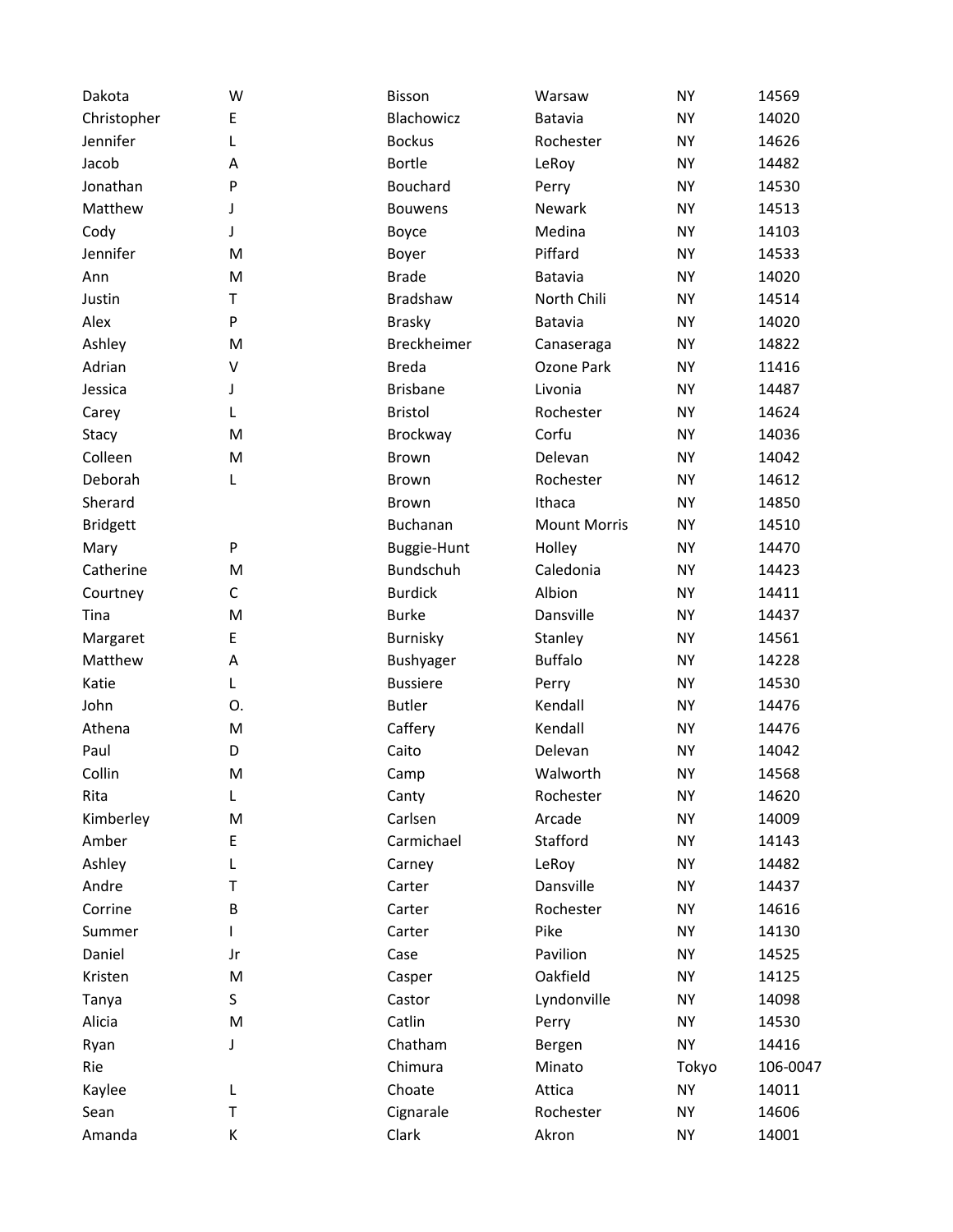| Debra                  | R           | Clark        | Rochester             | <b>NY</b> | 14612 |
|------------------------|-------------|--------------|-----------------------|-----------|-------|
| Kathleen               | А           | Clark        | Dansville             | <b>NY</b> | 14437 |
| Leon                   | C           | Clark        | Brockport             | <b>NY</b> | 14420 |
| Katherine              | M           | Clemm        | Batavia               | <b>NY</b> | 14020 |
| Thomas                 | Α           | Coates       | Nunda                 | <b>NY</b> | 14517 |
| Jennifer               | L           | Cole         | Webster               | <b>NY</b> | 14580 |
| Valerie                | E           | Cole         | Arcade                | <b>NY</b> | 14009 |
| April                  |             | Colson       | Kent                  | <b>NY</b> | 14477 |
| Heather                |             | Combs        | Rochester             | <b>NY</b> | 14606 |
| Jacob                  | С           | Cone         | Stafford              | <b>NY</b> | 14143 |
| Jason                  | R.          | Coniber      | LeRoy                 | <b>NY</b> | 14482 |
| Stephen                | M           | Conley       | Middleport            | <b>NY</b> | 14105 |
| Kyle                   | W           | Conner       | <b>Silver Springs</b> | <b>NY</b> | 14550 |
| Joe                    | M           | Connor       | Dansville             | <b>NY</b> | 14437 |
| Kassondra              | M           | Conrad       | Basom                 | <b>NY</b> | 14013 |
| Erin                   | $\mathsf C$ | Conway       | Attica                | <b>NY</b> | 14011 |
| Ainslie                | P           | Cooper       | Hamlin                | <b>NY</b> | 14464 |
| Carrie                 | M.          | Cooper       | Bergen                | <b>NY</b> | 14416 |
| Robert                 | К           | Cooper       | Kent                  | <b>NY</b> | 14477 |
| Kayleigh               | R           | Corke        | Holley                | <b>NY</b> | 14470 |
| Tammy                  | J           | Courtwright  | Attica                | <b>NY</b> | 14011 |
| Riley                  | L           | Coveny       | Warsaw                | <b>NY</b> | 14569 |
| Julie                  | Α           | Cragg        | Dansville             | <b>NY</b> | 14437 |
| Chad                   | P           | Cummings     | LeRoy                 | <b>NY</b> | 14482 |
| Megan                  | L           | Cummings     | Akron                 | <b>NY</b> | 14001 |
| Melissa                | L           | Curry        | Nunda                 | <b>NY</b> | 14517 |
| Joseph                 | M           | D'Amato      | Corfu                 | <b>NY</b> | 14036 |
| Elizabeth              | Α.          | Daugherty    | South Wales           | <b>NY</b> | 14139 |
| William                | н           | Daymon       | Rochester             | <b>NY</b> | 14620 |
| <b>Adrian Rosellon</b> |             | de La Huerta | Tlalnepantla          | Mexico    | 54080 |
| Ashley                 | L           | Decker       | Arkport               | <b>NY</b> | 14807 |
| Pamela                 | L           | Decker       | Attica                | <b>NY</b> | 14011 |
| Karen                  | M           | Defelice     | East Bethany          | <b>NY</b> | 14054 |
| Kaitlyn                | R           | Delamarter   | Albion                | <b>NY</b> | 14411 |
| Neil                   | B           | DeLillo      | Batavia               | <b>NY</b> | 14020 |
| Jenna                  | А           | Dellavilla   | Webster               | <b>NY</b> | 14580 |
| Richard                | D           | DelPlato     | Batavia               | NY        | 14020 |
| Larissa                | M           | DeMuth       | Darien Center         | NY        | 14040 |
| Michaela               | J           | Depatie      | Albion                | NY        | 14411 |
| Erin                   | L           | Dieter       | Hornell               | <b>NY</b> | 14843 |
| Nicole                 | L           | DiSalvo      | Batavia               | <b>NY</b> | 14020 |
| Erin                   | E           | Dobbertin    | Batavia               | <b>NY</b> | 14020 |
| Hanna                  |             | Dobosz       | Walworth              | <b>NY</b> | 14568 |
| Allison                | M           | Dolan        | Groveland             | NY        | 14462 |
| Joshua                 | P           | Dollas       | Alden                 | NΥ        | 14004 |
| Leanne                 |             | Donovan      | Albion                | NY        | 14411 |
| Melissa                | M           | Dorman       | Batavia               | <b>NY</b> | 14020 |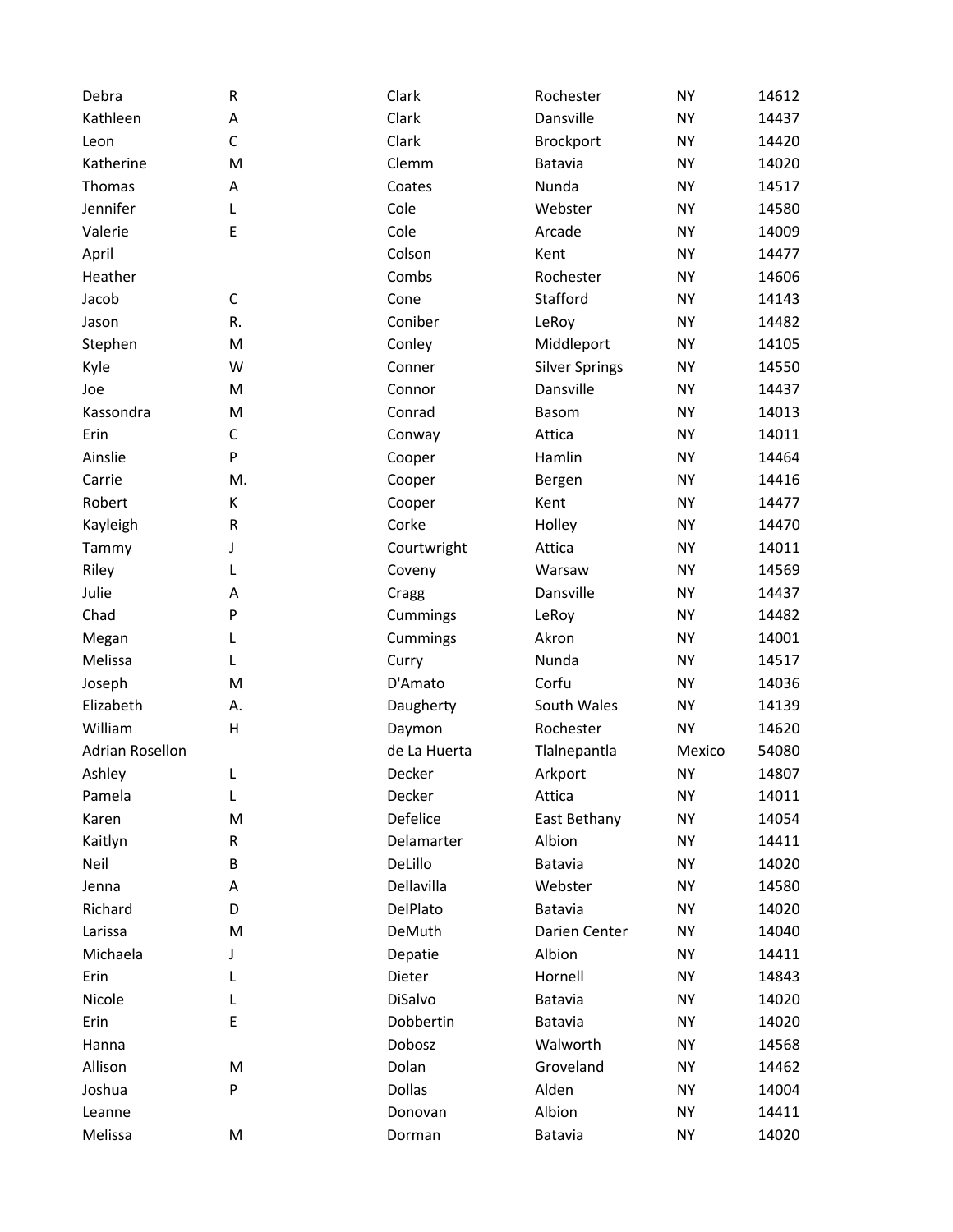| Ashley         |    | Doss          | Niagara Falls         | <b>NY</b> | 14301 |
|----------------|----|---------------|-----------------------|-----------|-------|
| Kevin          | Τ  | Dougherty     | Rochester             | <b>NY</b> | 14620 |
| lan            | M  | <b>Dries</b>  | Batavia               | <b>NY</b> | 14020 |
| Markeya        | M  | Drisdom       | Albion                | <b>NY</b> | 14411 |
| Shannon        | N  | Drumsta       | <b>East Concord</b>   | <b>NY</b> | 14055 |
| Daniel         | F  | Dudek         | Alexander             | <b>NY</b> | 14005 |
| Matthew        | E  | <b>Dudek</b>  | Attica                | <b>NY</b> | 14011 |
| Shawn          | D  | <b>Dupuis</b> | <b>Silver Springs</b> | <b>NY</b> | 14550 |
| Nicki          | M  | Durfee        | Attica                | <b>NY</b> | 14011 |
| <b>Delores</b> | C  | Dyer          | Batavia               | <b>NY</b> | 14020 |
| Seth           | M  | Earle         | Lyndonville           | <b>NY</b> | 14098 |
| Rachel         | L  | Ebersole      | <b>Mount Morris</b>   | <b>NY</b> | 14510 |
| Jessica        | M  | Eckel         | Arcade                | <b>NY</b> | 14009 |
| <b>Buffie</b>  | L  | Edick         | Kent                  | <b>NY</b> | 14477 |
| Misty          | А  | Elardo        | Caledonia             | <b>NY</b> | 14423 |
| Samantha       | M  | Elliott       | Bergen                | <b>NY</b> | 14416 |
| Damian         |    | Ellis         | Rochester             | <b>NY</b> | 14616 |
| Kathleen       | A  | Emerton       | Livonia               | <b>NY</b> | 14487 |
| Abigail        | Α  | Engel         | Darien Center         | <b>NY</b> | 14040 |
| Ashley         | L  | Falcone       | Batavia               | <b>NY</b> | 14020 |
| Lisa           | А. | Falkowski     | Corfu                 | <b>NY</b> | 14036 |
| Amelia         | T  | Favata        | Canandaigua           | <b>NY</b> | 14424 |
| Lisa           | Α  | Fedorchuk     | Wayland               | <b>NY</b> | 14572 |
| Charles        | J  | Ferraro       | Batavia               | <b>NY</b> | 14020 |
| Isaac          | Η  | Feulmer       | Hunt                  | <b>NY</b> | 14846 |
| Jocelyn        | Н  | Feulmer       | Hunt                  | <b>NY</b> | 14846 |
| Tina           | L  | Fiegel        | Holley                | <b>NY</b> | 14470 |
| Jodi           | L  | Fiske         | Delevan               | <b>NY</b> | 14042 |
| Jenna          |    | Fitts         | Gasport               | <b>NY</b> | 14067 |
| Margery        | А. | Fitzsimmons   | LeRoy                 | <b>NY</b> | 14482 |
| Danielle       | M  | Fleischman    | Atlanta               | <b>NY</b> | 14808 |
| Rachael        |    | Flint         | Pike                  | <b>NY</b> | 14130 |
| Veronique      | Е  | Flor          | Albion                | <b>NY</b> | 14411 |
| Dennis         |    | Flores        | Scottsville           | <b>NY</b> | 14546 |
| John           | R  | Flynn         | Holley                | <b>NY</b> | 14470 |
| Evan           | J  | Foos          | Churchville           | <b>NY</b> | 14428 |
| Karen          | P  | Fose          | Medina                | NY        | 14103 |
| Monica         | Α  | French        | Brockport             | <b>NY</b> | 14420 |
| Sandra         | L  | Friedl        | Albion                | ΝY        | 14411 |
| Edward         | J  | Fronczak      | Attica                | <b>NY</b> | 14011 |
| Michelle       | V  | Fronczek      | South Wales           | <b>NY</b> | 14139 |
| Leandra        | R  | Fuller        | <b>West Valley</b>    | <b>NY</b> | 14171 |
| Leia           | M  | Fuoco         | Geneseo               | <b>NY</b> | 14454 |
| Caitlin        |    | Gadd          | Attica                | ΝY        | 14011 |
| Jaclyn         | N  | Gardner       | Medina                | <b>NY</b> | 14103 |
| Melissa        | А  | Gardner       | Corfu                 | <b>NY</b> | 14036 |
| Miranda        | M  | Gardner       | Wayland               | <b>NY</b> | 14572 |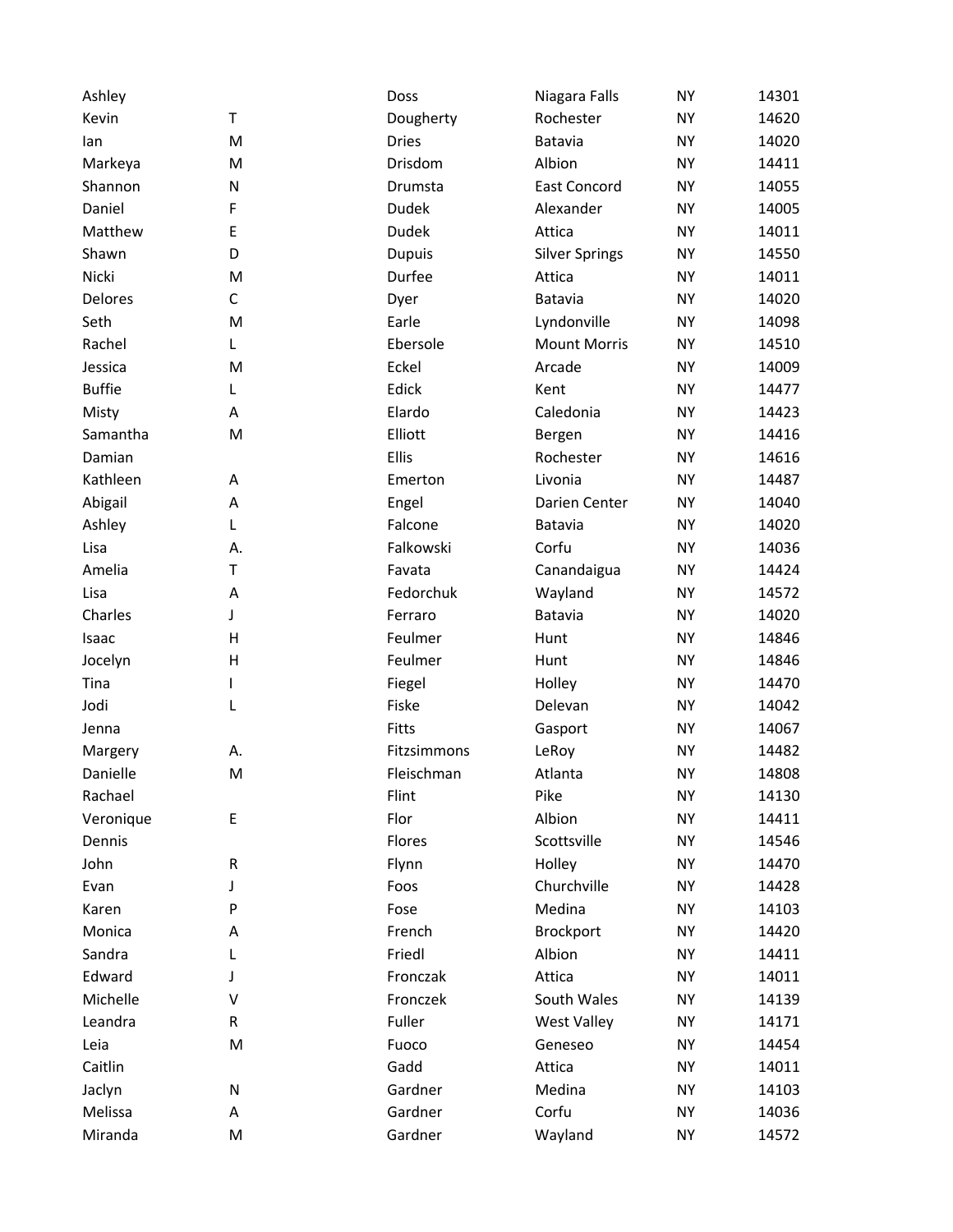| Tyler          | V  | Gardner      | Avoca         | <b>NY</b> | 14809 |
|----------------|----|--------------|---------------|-----------|-------|
| Benjamin       | G  | Gargula      | Bennington    | <b>NY</b> | 14037 |
| Veronica       | G  | Gauer        | Wayland       | <b>NY</b> | 14572 |
| Elise          | N  | George       | Strykersville | <b>NY</b> | 14145 |
| Martha         | К  | George       | Castile       | <b>NY</b> | 14427 |
| Jessica        | L  | Gerould      | Corfu         | <b>NY</b> | 14036 |
| Shaday         | D  | Gibbs        | McKeesport    | PA        | 15132 |
| Shartanay      | R  | Gibbs        | Duquesne      | PA        | 15110 |
| Alayna         | B  | Gibson       | Newburgh      | <b>NY</b> | 12550 |
| Michelle       | Α  | Gilson       | Newfane       | <b>NY</b> | 14108 |
| Jamie          | L  | Givens       | LeRoy         | <b>NY</b> | 14482 |
| David          | E  | Glena        | Akron         | <b>NY</b> | 14001 |
| Shari          | L  | Godfrey      | Middleport    | <b>NY</b> | 14105 |
| Michelle       | L  | Goodenow     | Warsaw        | <b>NY</b> | 14569 |
| Seth           | M  | Graham       | Caledonia     | <b>NY</b> | 14423 |
| Jacob          | Α  | Gray         | Caledonia     | <b>NY</b> | 14423 |
| <b>Bridget</b> | К. | Grayson      | LeRoy         | <b>NY</b> | 14482 |
| Kaelie         |    | Grazioplene  | Batavia       | <b>NY</b> | 14020 |
| Andrew         | J  | Greene       | <b>Basom</b>  | <b>NY</b> | 14013 |
| Katie          | M  | Greenman     | Avon          | <b>NY</b> | 14414 |
| Jacob          | J. | Gregorius    | Dansville     | <b>NY</b> | 14437 |
| Amanda         | L  | Griffin      | Medina        | <b>NY</b> | 14103 |
| John           | L  | Grimes       | Medina        | <b>NY</b> | 14103 |
| Alissa         | L  | Grimm        | Hamlin        | <b>NY</b> | 14464 |
| Joshua         | D  | Grout        | Lima          | <b>NY</b> | 14485 |
| Rachel         | Ε  | Guppenberger | Batavia       | <b>NY</b> | 14020 |
| Kimberly       | S  | Gutzmer      | Batavia       | <b>NY</b> | 14020 |
| Nader          |    | Gwynat       | Avon          | <b>NY</b> | 14414 |
| <b>Brett</b>   | C  | Hake         | Batavia       | <b>NY</b> | 14020 |
| Markus         | J  | Hall         | Canaseraga    | <b>NY</b> | 14822 |
| Janie          | L  | Hansel       | Albion        | <b>NY</b> | 14411 |
| Leah           | M  | Harrington   | Lakeville     | <b>NY</b> | 14480 |
| Marie          | L. | Hart         | Pavilion      | <b>NY</b> | 14525 |
| Colin          | А  | Harvey       | Albion        | <b>NY</b> | 14411 |
| Amanda         | M  | Heale        | Bergen        | <b>NY</b> | 14416 |
| Gary           | P  | Heale        | Bergen        | <b>NY</b> | 14416 |
| Jared          | M  | Heeb         | Attica        | <b>NY</b> | 14011 |
| Bambi          | L  | Heideman     | Lyndonville   | <b>NY</b> | 14098 |
| Jolene         | M  | Heisler      | Pike          | <b>NY</b> | 14130 |
| Linda          | C. | Helsdon      | Lyndonville   | <b>NY</b> | 14098 |
| Stephanie      | L  | Helsdon      | Lyndonville   | <b>NY</b> | 14098 |
| Ashley         |    | Hendershot   | Nunda         | <b>NY</b> | 14517 |
| Sabrina        | L  | Herman       | Alexander     | <b>NY</b> | 14005 |
| Catrina        | M  | Hess         | Perry         | <b>NY</b> | 14530 |
| Jamie          | R  | Hicks        | Martville     | <b>NY</b> | 13111 |
| Kelsey         | R  | Hill         | Bergen        | <b>NY</b> | 14416 |
| Shea           | M  | Hill         | Albion        | <b>NY</b> | 14411 |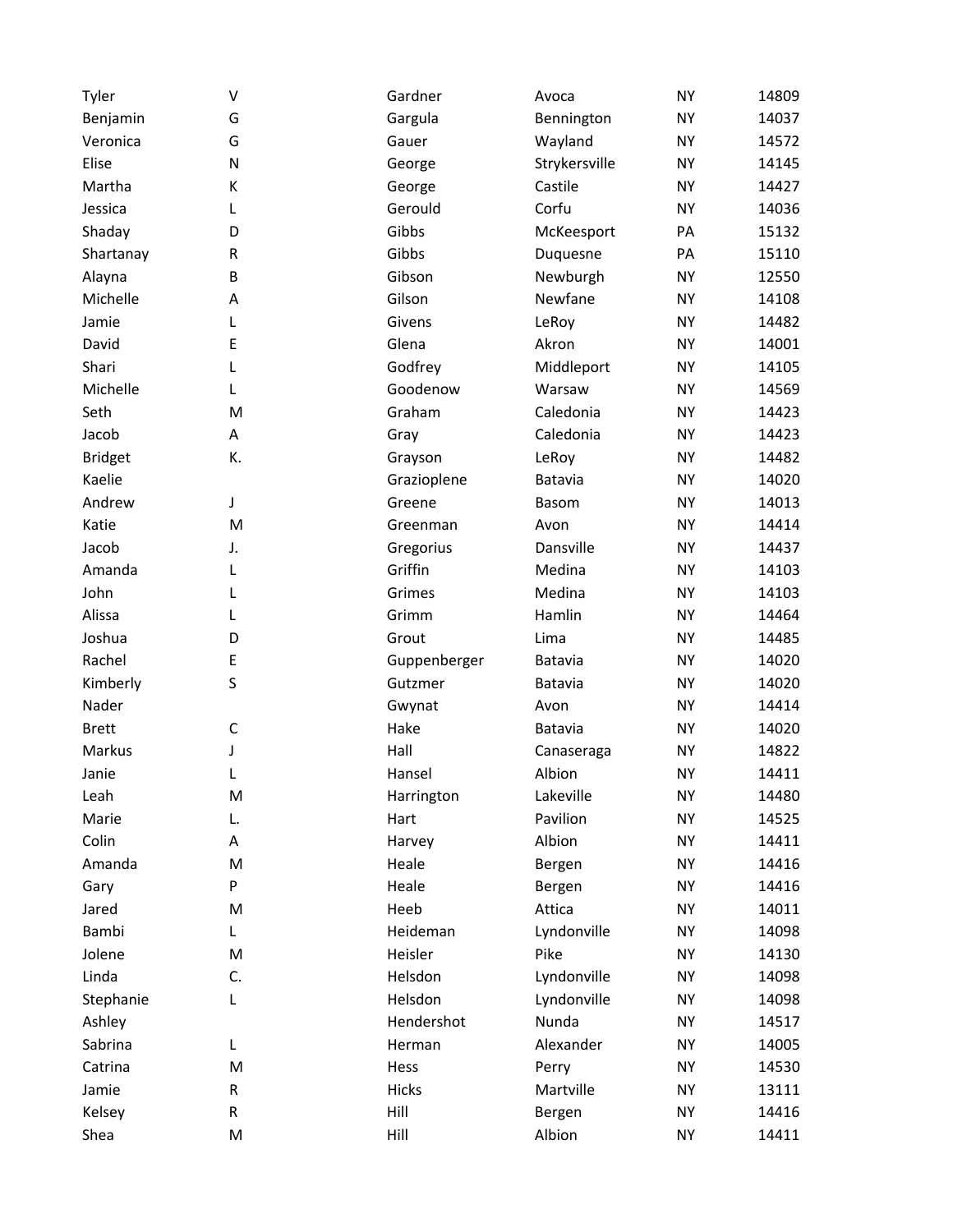| Ryan           | M  | Hills      | Holley        | <b>NY</b> | 14470    |
|----------------|----|------------|---------------|-----------|----------|
| Danielle       | E  | Hirtzel    | Basom         | <b>NY</b> | 14013    |
| Elizabeth      | M  | Hoak       | Holley        | <b>NY</b> | 14470    |
| Chelsea        | Α  | Hockey     | Jasper        | <b>NY</b> | 14855    |
| Gerald         | T. | Hood       | Depew         | <b>NY</b> | 14043    |
| Joseph         | M  | Hough      | Perry         | <b>NY</b> | 14530    |
| Barbara        | Α  | Howell     | Medina        | <b>NY</b> | 14103    |
| Darryl         | B  | Howk       | Delevan       | <b>NY</b> | 14042    |
| Jamie          | E  | Hubbard    | Pike          | <b>NY</b> | 14130    |
| Roy            | D  | Hubbard    | Attica        | <b>NY</b> | 14011    |
| Derek          | P  | Huck       | Strykersville | <b>NY</b> | 14145    |
| Amanda         | L  | Hughes     | W. Henrietta  | <b>NY</b> | 14586    |
| Keenan         | P  | Hughes     | Elba          | <b>NY</b> | 14058    |
| James          | M  | Hunter     | Schenectady   | <b>NY</b> | 12306    |
| David          | M  | Hutchinson | Cowlesville   | <b>NY</b> | 14037    |
| Shauna         | R  | Hutchinson | Batavia       | <b>NY</b> | 14020    |
| Kimberly       | Α  | lanita     | Batavia       | <b>NY</b> | 14020    |
| Carolyn        | R  | Infanti    | Akron         | <b>NY</b> | 14001    |
| Belinda        | E  | Ingraham   | Leicester     | <b>NY</b> | 14481    |
| Ashley         | M  | Ingram     | Corfu         | <b>NY</b> | 14036    |
| Junji          |    | Inoue      | Niihama-shi   | Ehime     | 792-0035 |
| Jonathan       | M  | loviero    | Medina        | <b>NY</b> | 14103    |
| Karen          | P  | Ireland    | Brockport     | <b>NY</b> | 14420    |
| Alexandria     | К  | Irwin      | Albion        | <b>NY</b> | 14411    |
| Casey          | R  | Irwin      | Medina        | <b>NY</b> | 14103    |
| Grant          | M  | Irwin      | Medina        | <b>NY</b> | 14103    |
| Kevin          | S  | Jackson    | Byron         | <b>NY</b> | 14422    |
| <b>Brianna</b> | N  | Jacobs     | Middleport    | <b>NY</b> | 14105    |
| Matthew        | D  | James      | Perry         | <b>NY</b> | 14530    |
| Jessica        | L  | Jaszko     | Batavia       | <b>NY</b> | 14020    |
| Kaitlin        | L  | Jedamski   | Holley        | <b>NY</b> | 14470    |
| Christopher    | J  | Johnson    | Elba          | <b>NY</b> | 14058    |
| Jamie          | J  | Johnson    | Corfu         | <b>NY</b> | 14036    |
| Kenneth        | А  | Johnson    | Dansville     | <b>NY</b> | 14437    |
| LaShay         |    | Johnson    | Rochester     | <b>NY</b> | 14611    |
| Weston         | J  | Johnson    | Brockport     | <b>NY</b> | 14420    |
| Jeanine        | M  | Johnston   | Albion        | <b>NY</b> | 14411    |
| Angela         | M. | Jones      | Perry         | <b>NY</b> | 14530    |
| Roger          | D  | Jones      | Lockport      | <b>NY</b> | 14094    |
| Sandra         | L  | Jones      | Dansville     | <b>NY</b> | 14437    |
| Cynthia        |    | Joseph     | Rochester     | <b>NY</b> | 14616    |
| Katherine      | J  | Joseph     | Medina        | <b>NY</b> | 14103    |
| Justin         | S  | Jurs       | Albion        | <b>NY</b> | 14411    |
| Sarah          |    | Kaczor     | Alden         | <b>NY</b> | 14004    |
| Mary           | Е  | Kage       | Lyndonville   | <b>NY</b> | 14098    |
| Robert         | M  | Kania      | Albion        | <b>NY</b> | 14411    |
| Tracy          |    | Kearney    | Corfu         | <b>NY</b> | 14036    |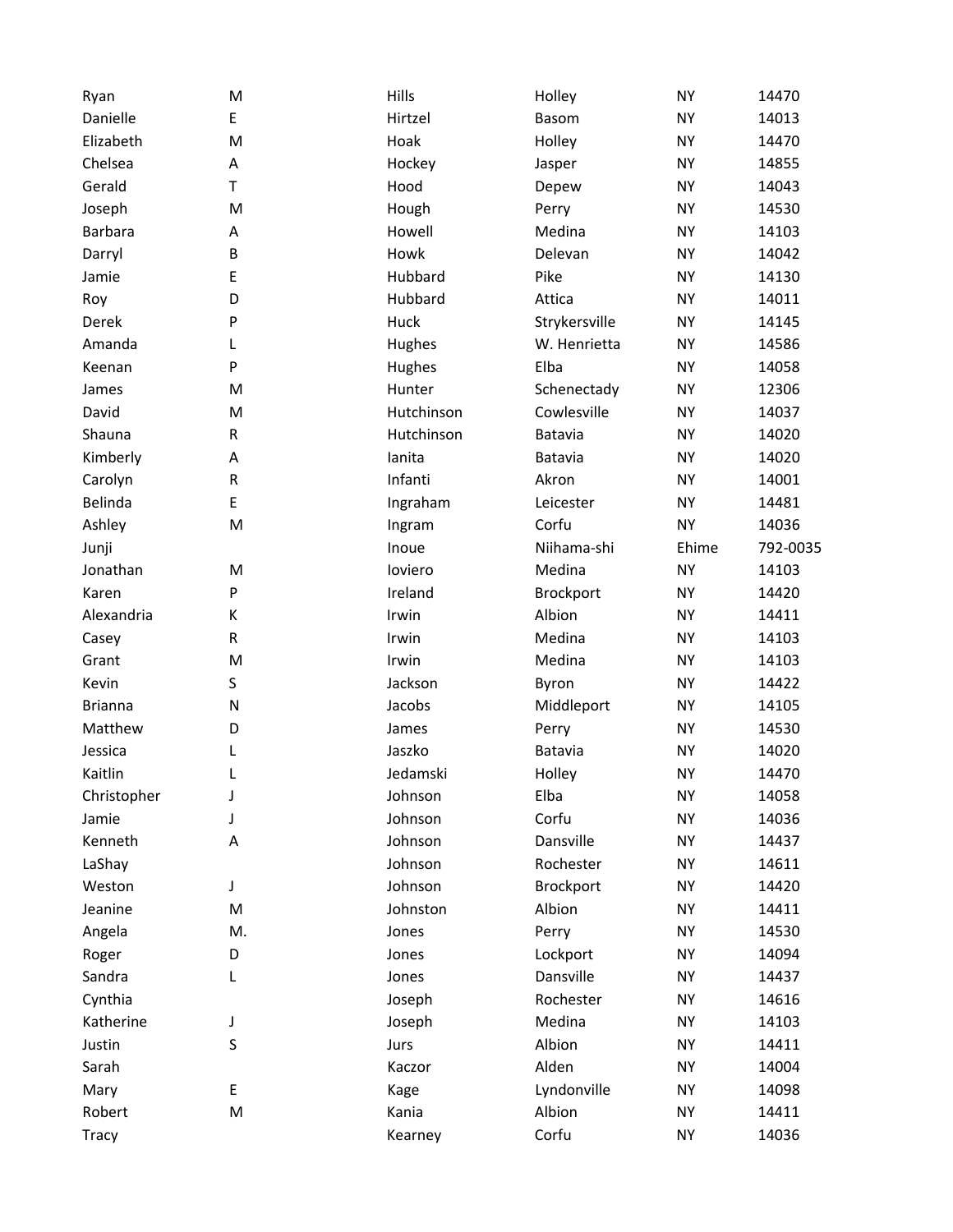| Rachele        | E           | Kelley     | Franklinville | <b>NY</b> | 14737    |
|----------------|-------------|------------|---------------|-----------|----------|
| Daniell        | J           | Kellogg    | Palmyra       | <b>NY</b> | 14522    |
| Julie          | Α           | Kelsey     | Attica        | <b>NY</b> | 14011    |
| Emily          | N           | Kerling    | <b>Bliss</b>  | <b>NY</b> | 14024    |
| Shannon        | M           | Kimber     | <b>Barker</b> | <b>NY</b> | 14012    |
| Jeannie        | Α           | Kirch      | Pavilion      | <b>NY</b> | 14525    |
| April          | L           | Klaver     | Caledonia     | <b>NY</b> | 14423    |
| Jerianne       |             | Klein      | Varysburg     | <b>NY</b> | 14167    |
| Kristin        | M           | Klein      | Yorkshire     | <b>NY</b> | 14173    |
| Deborah        | A           | Koch       | Gainesville   | <b>NY</b> | 14006    |
| Robert         | P           | Koepf      | Delevan       | <b>NY</b> | 14042    |
| Rachel         | J           | Kohlhagen  | Attica        | <b>NY</b> | 14011    |
| Katie          | Α           | Kosciolek  | Batavia       | <b>NY</b> | 14020    |
| Sara           | А           | Kroll      | Delevan       | <b>NY</b> | 14042    |
| Gregory        | D           | Kryman     | Batavia       | <b>NY</b> | 14020    |
| Kaitlyn        | C           | Krystofiak | Fredonia      | <b>NY</b> | 14063    |
| Margaret       | $\mathsf C$ | Langdon    | Penfield      | <b>NY</b> | 14526    |
| Keith          | A           | Langford   | Delevan       | <b>NY</b> | 14042    |
| Ashley         | R           | LaPoma     | Avon          | <b>NY</b> | 14414    |
| Jessica        |             | Laudico    | Holley        | <b>NY</b> | 14470    |
| lan            | V           | Lawson     | East Bethany  | <b>NY</b> | 14054    |
| Benjamin       | D           | Lawton     | Nunda         | <b>NY</b> | 14517    |
| <b>Brian</b>   | M           | Leach      | Pavilion      | <b>NY</b> | 14525    |
| Jenna Lynn     | M           | Leach      | Batavia       | <b>NY</b> | 14020    |
| Donald         | C           | LeFort     | Arcade        | <b>NY</b> | 14009    |
| Deliane        | ${\sf R}$   | Lessard    | Rochester     | <b>NY</b> | 14616    |
| Christina      | $\mathsf C$ | Lindner    | Scottsville   | <b>NY</b> | 14546    |
| Kristi         | D           | Lippincott | Hornell       | <b>NY</b> | 14843    |
| Stacey         | L           | Little     | Dansville     | <b>NY</b> | 14437    |
| Stephanie      |             | Lockhart   | Dansville     | <b>NY</b> | 14437    |
| Amie           | N           | Long       | Rochester     | <b>NY</b> | 14624    |
| Shelly         |             | Lopez      | Batavia       | <b>NY</b> | 14020    |
| Steven         | Α           | Lotz       | Akron         | <b>NY</b> | 14001    |
| Paula          | К           | Lutz       | Springville   | <b>NY</b> | 14141    |
| Courtney       | D           | Lynk       | Manahawkin    | NJ        | 8050     |
| Marcie         | L           | Lyons      | Attica        | <b>NY</b> | 14011    |
| Anthony        | M           | Macaluso   | LeRoy         | <b>NY</b> | 14482    |
| Kristine       | J           | MacDonald  | Albion        | <b>NY</b> | 14411    |
| Cynthia        | M           | Mack       | Bergen        | <b>NY</b> | 14416    |
| Kristal        | M           | Maclin     | Akron         | <b>NY</b> | 14001    |
| Yumi           |             | Maebara    | Imba          | Chiba     | 285-0911 |
| Sharlene       | D           | Majors     | LeRoy         | <b>NY</b> | 14482    |
| <b>Brandee</b> | L           | Malm       | Dansville     | <b>NY</b> | 14437    |
| Rachel         | N           | Marchewka  | Alden         | NY        | 14004    |
| Jesse          | C           | Marks      | Hilton        | NY        | 14468    |
| Cassandra      | L           | Marriott   | Kendall       | <b>NY</b> | 14476    |
| Jennifer       |             | Marshall   | Rochester     | <b>NY</b> | 14620    |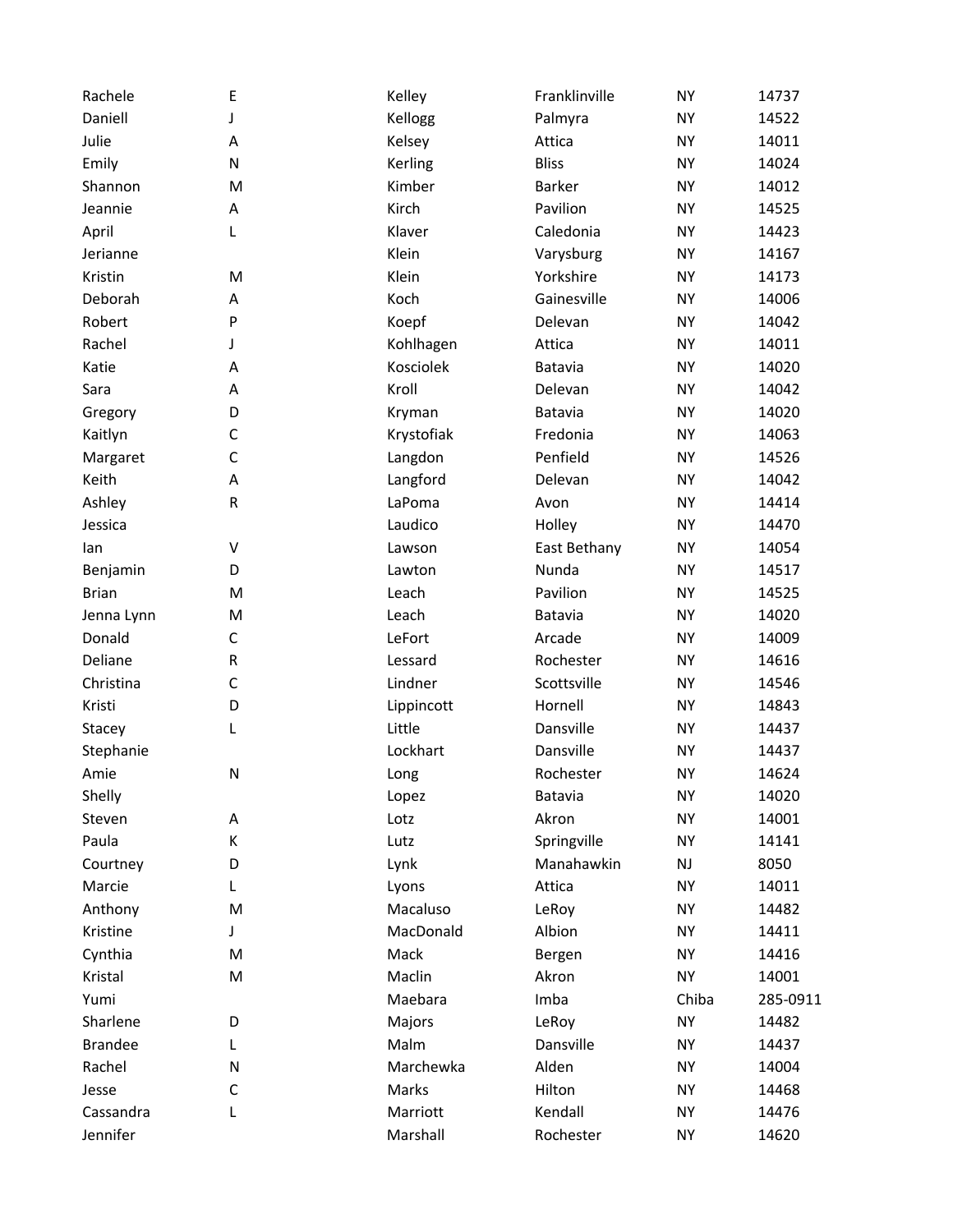| Douglas       | ${\sf R}$ | Martin        | Geneseo       | <b>NY</b> | 14454 |
|---------------|-----------|---------------|---------------|-----------|-------|
| Elizabeth     | S         | Martin        | Batavia       | <b>NY</b> | 14020 |
| Catrina       | S         | Maynard       | Albion        | <b>NY</b> | 14411 |
| Megan         | E         | Mazerbo       | Honeoye       | <b>NY</b> | 14471 |
| Jennifer      | M         | Mazurkiewicz  | Holland       | <b>NY</b> | 14080 |
| Nadine        | M         | McClurg       | Darien Center | <b>NY</b> | 14040 |
| Valerie       | M         | McClurg       | Perry         | <b>NY</b> | 14530 |
| Stefanie      | R         | McCutcheon    | North Java    | <b>NY</b> | 14113 |
| Michael       | E         | McDonnell     | Rochester     | <b>NY</b> | 14615 |
| lan           | Α         | McFarland     | Dansville     | <b>NY</b> | 14437 |
| Mark          | Α         | McLaughlin    | Byron         | <b>NY</b> | 14422 |
| Timothy       | M         | McNamara      | Ogden         | <b>NY</b> | 14410 |
| Steven        | W.        | McPherson     | Rush          | <b>NY</b> | 14543 |
| Melissa       |           | Meadows       | LeRoy         | <b>NY</b> | 14482 |
| Lisa          | M         | Meek          | Penfield      | <b>NY</b> | 14526 |
| <b>Brenda</b> | J         | Melton        | LeRoy         | <b>NY</b> | 14482 |
| Julie         | Α         | Mendez        | Oakfield      | <b>NY</b> | 14125 |
| Karol         | А         | Meredith      | Holley        | <b>NY</b> | 14470 |
| Emily         | А         | Mess          | Pavilion      | <b>NY</b> | 14525 |
| Paula         | Α         | <b>Mikols</b> | Churchville   | <b>NY</b> | 14428 |
| Sarah         | D         | <b>Milks</b>  | Hinsdale      | <b>NY</b> | 14743 |
| Clayton       | D         | Miller        | Alexander     | <b>NY</b> | 14005 |
| Matthew       | J         | Miller        | Hornell       | <b>NY</b> | 14843 |
| Cherokee      | L         | Mitchell      | Attica        | <b>NY</b> | 14011 |
| Kendra        | J         | Moak          | Oakfield      | <b>NY</b> | 14125 |
| Sara          | R         | Mooney        | Oakfield      | <b>NY</b> | 14125 |
| Garrett       | B         | Moore         | Arcade        | <b>NY</b> | 14009 |
| Teresa        | M         | Morris        | Alexander     | <b>NY</b> | 14005 |
| Rebecca       | R         | Mosher        | Bergen        | <b>NY</b> | 14416 |
| Emily         | M         | Mott          | Batavia       | <b>NY</b> | 14020 |
| Michael       | S         | Moultrup      | Attica        | <b>NY</b> | 14011 |
| Alexander     | D         | Muench        | Darien Center | <b>NY</b> | 14040 |
| John          | J         | Mullen        | Batavia       | <b>NY</b> | 14020 |
| Sarah         | А         | Munn          | Alden         | <b>NY</b> | 14004 |
| Joshua        | E         | Munson        | Rochester     | <b>NY</b> | 14616 |
| Shaun         | M         | Murphy        | Rochester     | <b>NY</b> | 14616 |
| Julie         | Α         | <b>Myers</b>  | Albion        | NY        | 14411 |
| Jake          | N         | Nadolinski    | Alabama       | <b>NY</b> | 14013 |
| Vincent       | M         | Napierski     | Attica        | <b>NY</b> | 14011 |
| Kimberly      | M         | Natalie       | Warsaw        | <b>NY</b> | 14569 |
| Cynthia       | А         | Nauden        | Brockport     | <b>NY</b> | 14420 |
| Anthony       | S         | Nelligan      | Arcade        | <b>NY</b> | 14009 |
| Laura         | Α         | Neri          | Machias       | <b>NY</b> | 14101 |
| Stephanie     | L         | New           | Wayland       | NY        | 14572 |
| Nicholas      | J         | Newman        | Medina        | <b>NY</b> | 14103 |
| Timothy       | А         | Nicholas      | Byron         | <b>NY</b> | 14422 |
| Shawna        | M         | Nickerson     | Nunda         | <b>NY</b> | 14517 |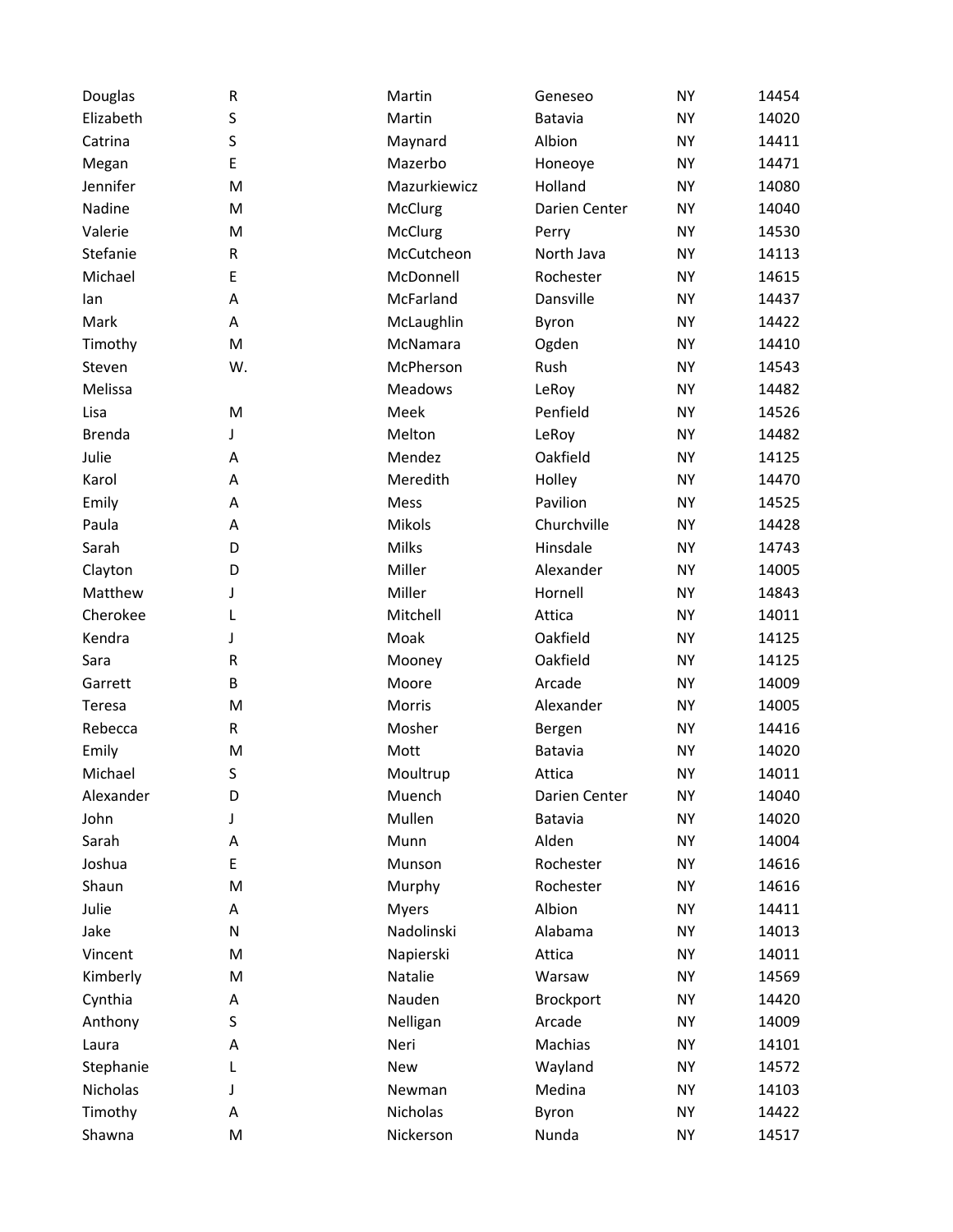| Caleb      | J           | Nicodemus       | LeRoy         | <b>NY</b> | 14482 |
|------------|-------------|-----------------|---------------|-----------|-------|
| Aaron      | M           | Noble           | Lockport      | <b>NY</b> | 14094 |
| Candice    | M           | Noble           | Rochester     | <b>NY</b> | 14624 |
| Jessica    |             | Norton          | Livonia       | <b>NY</b> | 14487 |
| Anne       | M.          | Nowicki         | Arcade        | <b>NY</b> | 14009 |
| Nathan     | M           | Oaksford        | Oakfield      | <b>NY</b> | 14125 |
| Julie      | $\mathsf C$ | O'Connor        | Barker        | <b>NY</b> | 14012 |
| Colleen    | M           | O'Donnell       | Batavia       | <b>NY</b> | 14020 |
| John       | S           | Ognibene        | Alexander     | <b>NY</b> | 14005 |
| Rachel     | К           | O'Grady         | Lima          | <b>NY</b> | 14485 |
| Kelly      | J           | OKeefe-Flickner | Livonia       | <b>NY</b> | 14487 |
| Crystal    | S           | Olsen           | Albion        | <b>NY</b> | 14411 |
| Katherine  | E           | Olszewski       | Attica        | <b>NY</b> | 14011 |
| Daniel     | J           | Oquendo         | Batavia       | <b>NY</b> | 14020 |
| Michael    | J           | Ornce           | Springville   | <b>NY</b> | 14141 |
| Marilyn    | E           | Ostafew         | Albion        | <b>NY</b> | 14411 |
| Crystal    |             | Ouellette       | Perry         | <b>NY</b> | 14530 |
| Shannen    |             | Oulton          | Hunt          | <b>NY</b> | 14846 |
| Andrea     | К           | Overhoff        | Alden         | <b>NY</b> | 14004 |
| James      | B           | Pac             | Attica        | <b>NY</b> | 14011 |
| Hillary    | C           | Pacos           | Hamburg       | <b>NY</b> | 14075 |
| Terdaryle  | L           | Paige           | Rochester     | <b>NY</b> | 14612 |
| Alexandria |             | Panfil          | Cowlesville   | <b>NY</b> | 14037 |
| Jessica    | L           | Panipinto       | Livonia       | <b>NY</b> | 14487 |
| Bryan      | C           | Parslow         | Caledonia     | <b>NY</b> | 14423 |
| Linda      | M           | Patton          | Arcade        | <b>NY</b> | 14009 |
| Tyler      | J           | Paulsen         | Castile       | <b>NY</b> | 14427 |
| Ryan       | D           | Pearse          | Chester       | CT        | 6412  |
| Marissa    | D           | Pecora          | Rochester     | <b>NY</b> | 14612 |
| Joseph     | А           | Pedro           | Batavia       | <b>NY</b> | 14020 |
| Muriel     | M           | Peete           | Leicester     | <b>NY</b> | 14481 |
| Mindy      | M           | Pellegrini      | Rochester     | <b>NY</b> | 14607 |
| Theresa    | Α           | Pellegrino      | Batavia       | <b>NY</b> | 14020 |
| Michele    | M           | Pelletier       | Victor        | <b>NY</b> | 14564 |
| Lisa       | A           | Pelton          | Akron         | <b>NY</b> | 14001 |
| Nicole     | E           | Perry           | Geneseo       | <b>NY</b> | 14454 |
| Katherine  | E           | Pettis          | Churchville   | <b>NY</b> | 14428 |
| Mary       | E           | Pettit          | Albion        | <b>NY</b> | 14411 |
| Jeana      | M           | Pfalzer         | Elba          | <b>NY</b> | 14058 |
| Toni       | M           | Phetteplace     | Freedom       | <b>NY</b> | 14065 |
| Kory       | Α           | Phillippi       | Freedom       | <b>NY</b> | 14065 |
| Rebecca    | А           | Piechowiak      | Darien Center | <b>NY</b> | 14040 |
| Moyosore   | B           | Pitan           | Niihama-shi   | Lagos     |       |
| Joel       | M           | Pitts           | LeRoy         | <b>NY</b> | 14482 |
| Amanda     | M           | Poe             | Lancaster     | <b>NY</b> | 14086 |
| Courtney   | M           | Post            | Attica        | <b>NY</b> | 14011 |
| Michael    | R           | Powers          | Hornell       | <b>NY</b> | 14843 |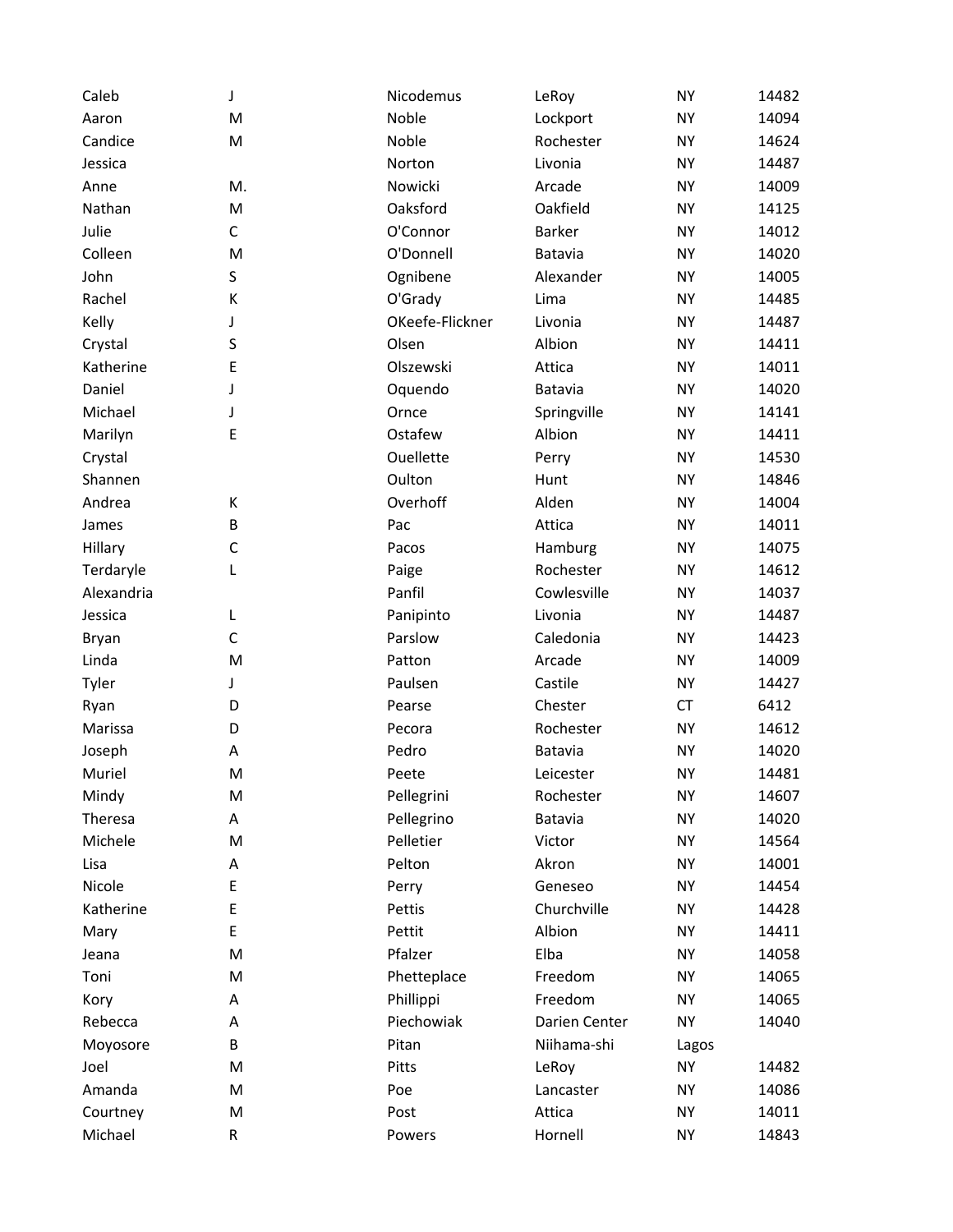| Amy            | L           | Pschierer  | Rochester             | <b>NY</b> | 14624 |
|----------------|-------------|------------|-----------------------|-----------|-------|
| Zachary        | ${\sf R}$   | Puff       | Akron                 | <b>NY</b> | 14001 |
| Joshua         |             | Que        | Batavia               | <b>NY</b> | 14020 |
| Mark           | W           | Rahall     | Rochester             | <b>NY</b> | 14607 |
| Theresa        | M           | Raponi     | Wyoming               | <b>NY</b> | 14591 |
| Dawn           | M.          | Ratigan    | <b>Silver Springs</b> | <b>NY</b> | 14550 |
| Veronica       | C           | Rebert     | Oakfield              | <b>NY</b> | 14125 |
| Victoria       | К           | Rebmann    | Corfu                 | <b>NY</b> | 14036 |
| Abby           | $\mathsf C$ | Reese      | Medina                | <b>NY</b> | 14103 |
| Molly          | Α           | Rehac      | Alden                 | <b>NY</b> | 14004 |
| David          | B           | Reino      | Franklinville         | <b>NY</b> | 14737 |
| Leah           | M           | Reino      | Franklinville         | <b>NY</b> | 14737 |
| Jessica        | J           | Reiss      | Avon                  | <b>NY</b> | 14414 |
| Michele        | E           | Remington  | Gainesville           | <b>NY</b> | 14066 |
| Jeffrey        |             | Renaud     | Alden                 | <b>NY</b> | 14004 |
| Patricia       | Α           | Repass     | <b>Silver Springs</b> | <b>NY</b> | 14550 |
| Rachel         | M           | Repka      | Attica                | <b>NY</b> | 14011 |
| Michelle       | L           | Rice       | Kendall               | <b>NY</b> | 14476 |
| Tyler          | M           | Rice       | Silver Lake           | <b>NY</b> | 14549 |
| Tara           | L           | Rich       | Holley                | <b>NY</b> | 14470 |
| Ellen          | Α           | Richards   | Springville           | <b>NY</b> | 14141 |
| Stephen        | J           | Richards   | Arcade                | <b>NY</b> | 14009 |
| Rhonda         | J           | Richardson | Canisteo              | <b>NY</b> | 14823 |
| Andrea         |             | Rideout    | Rochester             | <b>NY</b> | 14624 |
| <b>Nicolas</b> | J           | Rider      | Holland               | <b>NY</b> | 14080 |
| Rebecca        | L           | Rider      | Perry                 | <b>NY</b> | 14530 |
| Aggie          | L           | Robinson   | Rochester             | <b>NY</b> | 14611 |
| Donald         | L           | Robinson   | Kendall               | <b>NY</b> | 14476 |
| Kate           | J           | Rocco      | Irondequoit           | <b>NY</b> | 14617 |
| Meagan         | L           | Roese      | Batavia               | <b>NY</b> | 14020 |
| Amy            |             | Roggow     | Batavia               | <b>NY</b> | 14020 |
| <b>Brianna</b> | ${\sf R}$   | Rosa       | Arcade                | <b>NY</b> | 14009 |
| Alisha         |             | Rosario    | Rochester             | <b>NY</b> | 14621 |
| Bethany        | R           | Roth       | LeRoy                 | <b>NY</b> | 14482 |
| Andrea         | N           | Rothmund   | Albion                | <b>NY</b> | 14411 |
| Melanie        | M           | Rotoli     | Albion                | <b>NY</b> | 14411 |
| Necole         | А           | Rotthoff   | Cheektowaga           | ΝY        | 14225 |
| Beth           | Υ.          | Rowles     | Holley                | <b>NY</b> | 14470 |
| Hollie         | А           | Ruck       | Attica                | ΝY        | 14011 |
| Stephanie      | R           | Ruck       | Attica                | <b>NY</b> | 14011 |
| Josiah         | D           | Russell    | Attica                | <b>NY</b> | 14011 |
| Erin           | Α           | Ruzzi      | Batavia               | <b>NY</b> | 14020 |
| Kara           | А           | Rykert     | Corfu                 | <b>NY</b> | 14036 |
| Zachary        | $\mathsf C$ | Sackett    | <b>Silver Springs</b> | ΝY        | 14550 |
| Kim            | M           | Sadki      | Rochester             | NY        | 14624 |
| Hamilton       | D           | Sage       | Attica                | <b>NY</b> | 14011 |
| Julia          | R           | Sallade    | Pavilion              | <b>NY</b> | 14525 |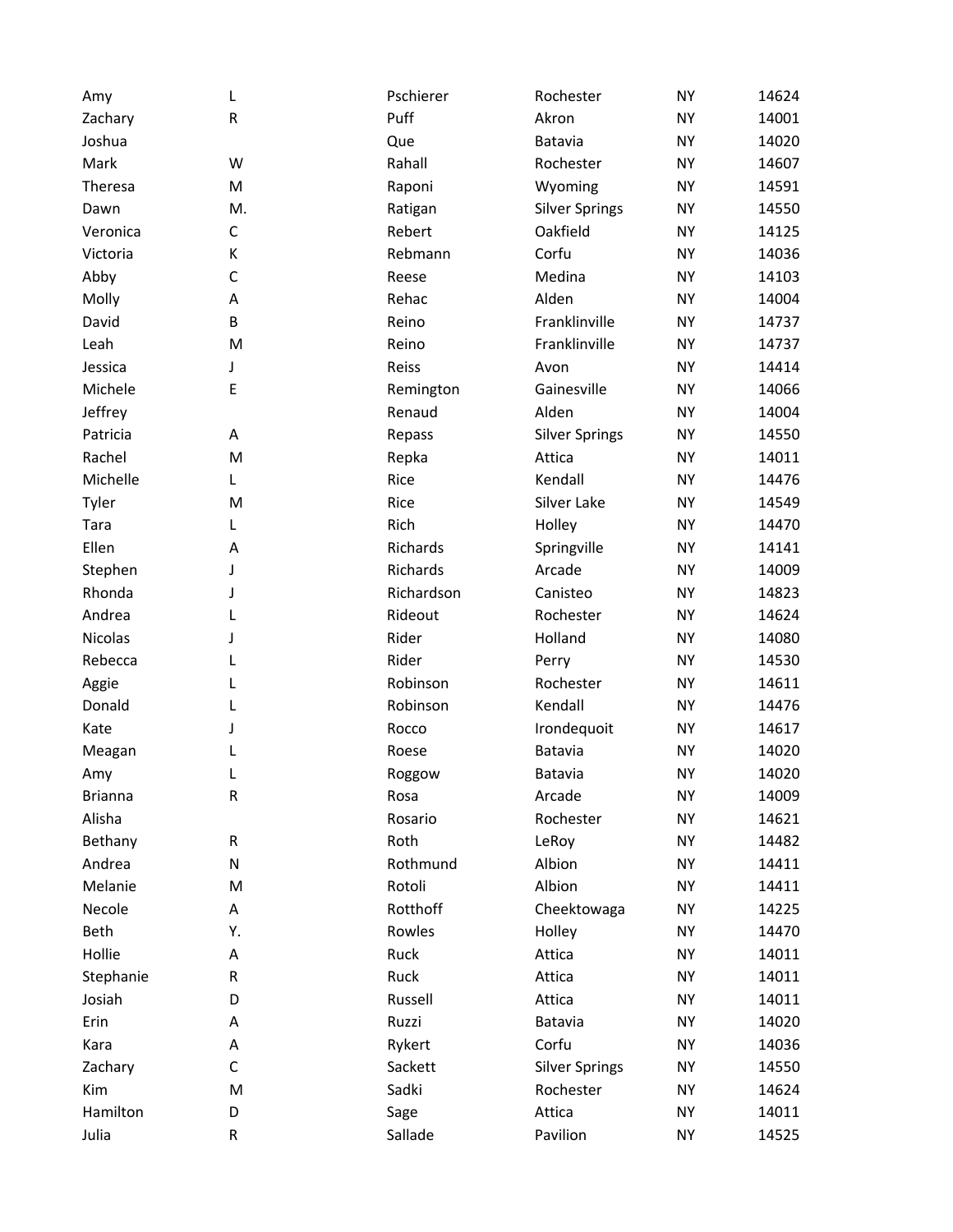| Traci          | C            | Salmon         | Albion             | <b>NY</b> | 14411 |
|----------------|--------------|----------------|--------------------|-----------|-------|
| Christina      | M            | Salvatore      | Kendall            | <b>NY</b> | 14476 |
| Maria          | L            | Sanders        | Oakfield           | <b>NY</b> | 14125 |
| Julie          | Α            | Sargent        | Kent               | <b>NY</b> | 14477 |
| Rachel         | Α            | Sargent        | Holley             | <b>NY</b> | 14470 |
| Laurie         | Α            | Scaglione      | <b>Brockport</b>   | <b>NY</b> | 14420 |
| Danyelle       | M            | Scarborough    | Elba               | <b>NY</b> | 14058 |
| Erin           | M            | Schafer        | Batavia            | <b>NY</b> | 14020 |
| Joseph         | R            | Schlossel      | Batavia            | <b>NY</b> | 14020 |
| Heather        | M            | Schneider      | Holland            | <b>NY</b> | 14080 |
| James          | J            | Schnellinger   | Batavia            | <b>NY</b> | 14020 |
| Deborah        | D            | Schroeder      | Pavilion           | <b>NY</b> | 14525 |
| Mary           |              | Schuessler     | Attica             | <b>NY</b> | 14011 |
| Laurie         | J            | Schwab         | Alexander          | <b>NY</b> | 14005 |
| Cindy          | G            | Schwartz       | Alexander          | <b>NY</b> | 14005 |
| Sabrina        | Α            | Schwartz       | Gasport            | <b>NY</b> | 14067 |
| Jade           | $\mathsf{C}$ | Scott          | Castile            | <b>NY</b> | 14427 |
| Alexander      | Η            | Selim          | Rochester          | <b>NY</b> | 14612 |
| Taylor         | $\mathsf{C}$ | Sevor          | Holley             | <b>NY</b> | 14470 |
| Debborah       | D            | Shannon        | Albion             | <b>NY</b> | 14411 |
| Ryan           | V            | Sharp          | Rochester          | <b>NY</b> | 14622 |
| Mary           | н            | Shaw           | Lyons              | <b>NY</b> | 14489 |
| Amber          | M            | Shea           | Batavia            | <b>NY</b> | 14020 |
| Donna Lee      | M            | Sheehan        | <b>West Seneca</b> | <b>NY</b> | 14224 |
| Peter          | D.           | Sherman        | Pavilion           | <b>NY</b> | 14525 |
| Patrick        | ${\sf R}$    | Shingleton     | Lyndonville        | <b>NY</b> | 14098 |
| Tavy           | L            | Shippers       | Bergen             | <b>NY</b> | 14416 |
| Kimberly       |              | Short          | Lima               | <b>NY</b> | 14485 |
| Yvonne         | S            | Silverstein    | North Chili        | <b>NY</b> | 14514 |
| <b>Brenda</b>  | E            | <b>Simmons</b> | Greenville         | <b>NC</b> | 27834 |
| Cory           | M            | Sisson         | Caledonia          | <b>NY</b> | 14423 |
| Jack           | Τ            | Skidmore       | Warsaw             | <b>NY</b> | 14569 |
| Ricki          | S            | Sleggs         | Groveland          | <b>NY</b> | 14462 |
| James          | M            | Smart          | Pavilion           | <b>NY</b> | 14525 |
| <b>Brandon</b> | Н            | Smith          | Medina             | <b>NY</b> | 14103 |
| Daniel         | R            | Smith          | Albion             | <b>NY</b> | 14411 |
| Jennifer       | C            | Smith          | Greece             | NY        | 14616 |
| Joshua         | J            | Smith          | Albion             | <b>NY</b> | 14411 |
| Laura          | S            | Smith          | Rochester          | ΝY        | 14622 |
| Marian         | А            | Smith          | Brockport          | <b>NY</b> | 14420 |
| Mark           | E            | Smith          | Farmington         | <b>NY</b> | 14425 |
| Robert         | W            | Smith          | Machias            | <b>NY</b> | 14101 |
| Stacey         | M            | Smith          | Dansville          | <b>NY</b> | 14437 |
| Tamara         | L            | Smith          | Rochester          | ΝY        | 14624 |
| Tiffany        | А            | Smith          | Henrietta          | <b>NY</b> | 14467 |
| Trisha         | Α.           | Smith          | Batavia            | ΝY        | 14020 |
| Tyler          | S            | Smith          | Delevan            | <b>NY</b> | 14042 |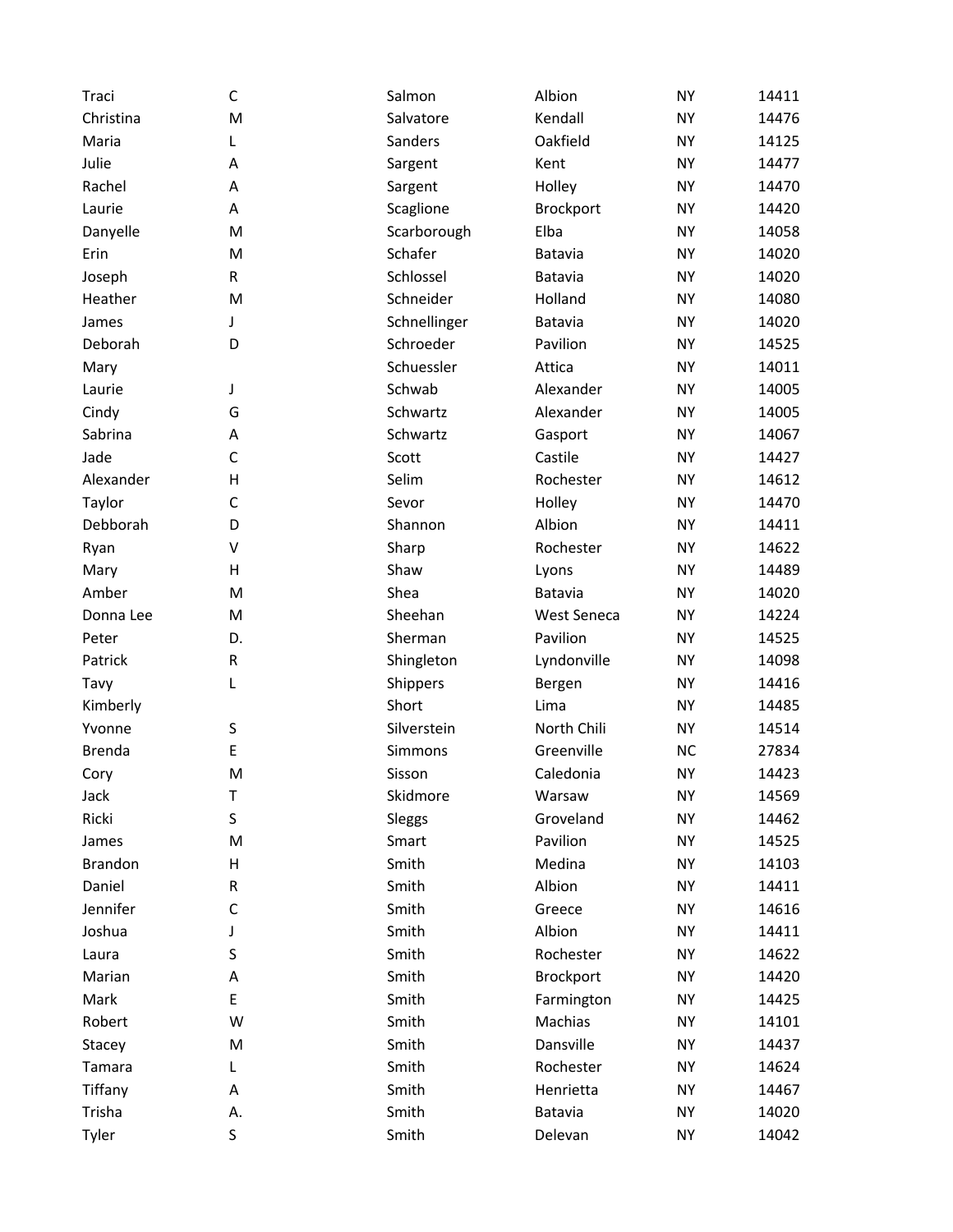| Melissa           | L            | Sniezak              | <b>Buffalo</b>      | <b>NY</b>              | 14228          |
|-------------------|--------------|----------------------|---------------------|------------------------|----------------|
| Desiree           | $\mathsf C$  | Snyder               | Albion              | <b>NY</b>              | 14411          |
| Peter             | P            | Soscia               | Groveland           | <b>NY</b>              | 14462          |
| Ashley            | А            | Spangenburg          | Bergen              | <b>NY</b>              | 14416          |
| Joadee            |              | Spatula              | Rochester           | <b>NY</b>              | 14622          |
| Jennifer          | R            | Spencer              | Kendall             | <b>NY</b>              | 14476          |
| Laquisha          | M            | Spencer              | Albion              | <b>NY</b>              | 14411          |
| Courtney          | Α            | Spink                | Spencerport         | <b>NY</b>              | 14559          |
| <b>Brian</b>      | J            | Sprague              | Batavia             | <b>NY</b>              | 14020          |
| Katherine         | M            | <b>Stearns</b>       | LeRoy               | <b>NY</b>              | 14482          |
| Suzanne           | M            | Steele               | Delevan             | <b>NY</b>              | 14042          |
| Joseph            | $\mathsf C$  | Steen                | Warsaw              | <b>NY</b>              | 14569          |
| Mary              | $\mathsf C$  | Stewart              | Livonia Center      | <b>NY</b>              | 14488          |
| Mandy             | M            | <b>Stivers</b>       | Leicester           | <b>NY</b>              | 14481          |
| Lynn              | M.           | Streicher            | Strykersville       | <b>NY</b>              | 14145          |
| Nicole            | L            | Struble              | Albion              | <b>NY</b>              | 14411          |
| Andreana          | ${\sf R}$    | Supple               | Attica              | <b>NY</b>              | 14011          |
| Erica             | L            | Sutton               | <b>Mount Morris</b> | <b>NY</b>              | 14510          |
| <b>Nicholas</b>   |              | Sutton               | Akron               | <b>NY</b>              | 14001          |
| Kazuya            |              | Suzuki               | Kojo-Aza, Oshu-City | Iwate                  |                |
| Kathryn           | $\mathsf C$  | Svensen              | Batavia             | <b>NY</b>              | 14020          |
| Matthew           | F            | Swindon              | Albion              | <b>NY</b>              | 14411          |
| Lynn              | M            | Szott                | Middleport          | <b>NY</b>              | 14105          |
| Adam              |              | Szuba                | Attica              | <b>NY</b>              | 14011          |
| Yoshie            |              | Tachibana            | Osaka-City,         | Osaka                  | 532-0004       |
| Debra             | J            | Tanner               | Albion              | <b>NY</b>              | 14411          |
| <b>Brenda</b>     | L            | Tanner-Leibenguth    | Morris              | <b>NY</b>              | 14510          |
| Miranda           | P            | Tardy                | Bergen              | <b>NY</b>              | 14416          |
| Courtney          |              | Taylor               | <b>Bliss</b>        | <b>NY</b>              | 14024          |
| Jessica           | M            | <b>Teets</b>         | <b>West Valley</b>  | <b>NY</b>              | 14171          |
| Andrew            | $\mathsf C$  | Telban               | East Aurora         | <b>NY</b>              | 14052          |
| Mark              | T            | Temperato            | Batavia             | <b>NY</b>              | 14020          |
| Stephanie         | E            | Thiesen              | Hamlin              | <b>NY</b>              | 14464          |
| Jessica           | $\mathsf{N}$ | Thomas               | Albion              | <b>NY</b>              | 14411          |
| Amanda            | К            | Thompson             | Arcade              | <b>NY</b>              | 14009          |
| Ashlin            | M            | Thuman               | Corfu               | <b>NY</b>              | 14036          |
| Jeremy            | А            | Tiede                | LeRoy               | <b>NY</b>              | 14482          |
| Paige             | E            | Tilert               | Derby               | <b>NY</b>              | 14047          |
| Debra             | Α            | Tompkins             | Medina              | <b>NY</b>              | 14103          |
| Ryan              | P            | Tower                | Albion              | <b>NY</b>              | 14411          |
| Kristen           | E            | <b>Tracy</b>         | Auburn              | <b>NY</b>              | 13021          |
| Stephen           | E            | Trinder              | Barker              | <b>NY</b>              | 14012          |
| Anthony           | J            | Tripi                | Dansville           | <b>NY</b>              | 14437          |
| Laura             | E            | Trompeter            | Rochester           | <b>NY</b>              | 14617          |
| Amberlee          |              |                      |                     |                        |                |
|                   | M            | Tucker               | Cohocton            | <b>NY</b>              | 14826          |
| Patricia<br>Casey | А.<br>M      | Vader<br>VanDerbrook | Medina<br>Albion    | <b>NY</b><br><b>NY</b> | 14103<br>14411 |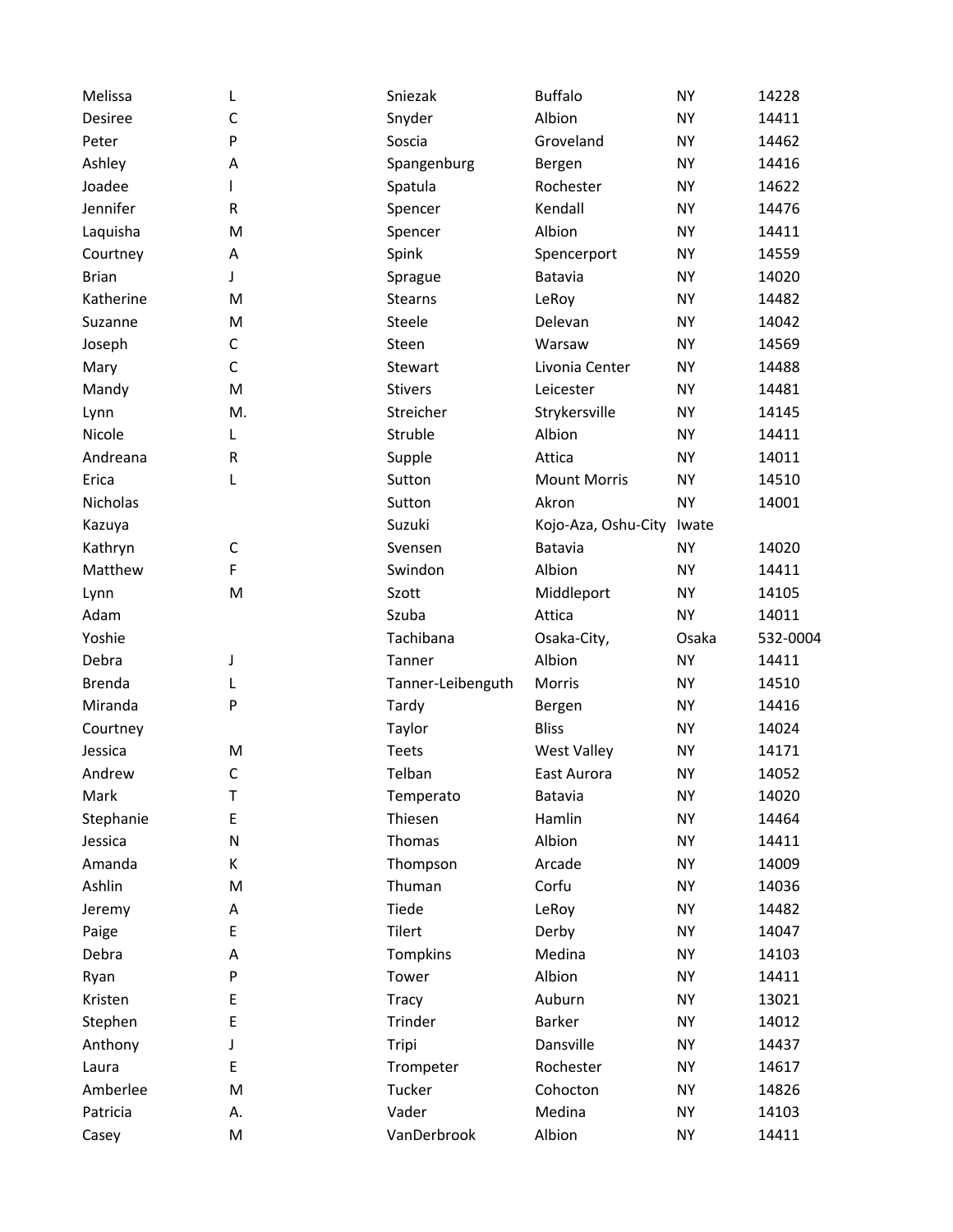| Cody           | А           | VanSickle    | Delevan            | <b>NY</b> | 14042    |
|----------------|-------------|--------------|--------------------|-----------|----------|
| Debra          | L           | Varley       | Medina             | <b>NY</b> | 14103    |
| Michelle       | M           | Waldo        | Darien Center      | <b>NY</b> | 14040    |
| Olivia         | ${\sf R}$   | Waldron      | Oakfield           | <b>NY</b> | 14125    |
| Wendy          | J           | Walker       | Batavia            | <b>NY</b> | 14020    |
| Stephen        |             | Walls        | <b>Bay Shore</b>   | <b>NY</b> | 11706    |
| Jennifer       | ${\sf R}$   | Walters      | Perry              | <b>NY</b> | 14530    |
| Lauren         | К           | Walton       | Gainesville        | <b>NY</b> | 14066    |
| Keith          | Α           | Ward         | Lyndonville        | <b>NY</b> | 14098    |
| Nancy          | J           | Warner       | Perry              | <b>NY</b> | 14530    |
| Evelyn         | F           | Warren       | Albion             | <b>NY</b> | 14411    |
| Todd           | L           | Warren       | Batavia            | <b>NY</b> | 14020    |
| Tricia         | M           | Warren       | Kent               | <b>NY</b> | 14477    |
| John           | $\mathsf C$ | Wassink      | Attica             | <b>NY</b> | 14011    |
| Dawn           | N           | Weaver       | Lyndonville        | <b>NY</b> | 14098    |
| Duane          |             | Weber        | LeRoy              | <b>NY</b> | 14482    |
| Kate           | J           | Webster      | Albion             | <b>NY</b> | 14411    |
| Kevin          | $\mathsf C$ | Whelehan     | Churchville        | <b>NY</b> | 14428    |
| Michael        | V           | Whiting      | Albion             | <b>NY</b> | 14411    |
| Katelyn        | M           | Wickson      | Batavia            | <b>NY</b> | 14020    |
| <b>Bradley</b> | C           | Wight        | LeRoy              | <b>NY</b> | 14482    |
| Caitlin        | R           | Wilkinson    | Batavia            | <b>NY</b> | 14020    |
| Kathy          | M           | Williams     | Holley             | <b>NY</b> | 14470    |
| Mark           | J           | Williams     | Stafford           | <b>NY</b> | 14143    |
| Michelle       | D           | Windom       | Rochester          | <b>NY</b> | 14615    |
| Donna          | J           | Wing         | Mumford            | <b>NY</b> | 14511    |
| Michelle       | L.          | Wingate      | Holland            | <b>NY</b> | 14080    |
| Ely            | G           | Winnie       | <b>Basom</b>       | <b>NY</b> | 14013    |
| Stacy          | A           | Wirth        | Alexander          | <b>NY</b> | 14005    |
| Amelia         | E           | Wittcop      | Lockport           | <b>NY</b> | 14094    |
| Dana           | L           | Wolbert      | Corfu              | <b>NY</b> | 14036    |
| Solomon        | T           | Woldelibanos | W. Henrietta       | <b>NY</b> | 14586    |
| Lacey          | ${\sf N}$   | Wolfley      | Alexander          | <b>NY</b> | 14005    |
| Mercedes       | M           | Wollek       | Batavia            | <b>NY</b> | 14020    |
| Audra-Lynn     | M           | Wright       | <b>Buffalo</b>     | <b>NY</b> | 14226    |
| Cameron        | P           | Wright       | Batavia            | <b>NY</b> | 14020    |
| Velichka       |             | Wright       | <b>Brockport</b>   | <b>NY</b> | 14420    |
| Kirk           | M           | Wroblewski   | Albion             | <b>NY</b> | 14411    |
| <b>Brooke</b>  | J           | Wuilliez     | Brockport          | <b>NY</b> | 14420    |
| Jessica        | N           | Wyant        | Dansville          | <b>NY</b> | 14437    |
| Sharon         | L           | Wynn         | LeRoy              | <b>NY</b> | 14482    |
| Ethan          | M           | Yanda        | Cohocton           | <b>NY</b> | 14826    |
| Miyuki         |             | Yokosuka     | Hitachinaka City - |           | 311-1252 |
| Jessica        | L           | Yost         | Albion             | NY        | 14411    |
| Elyssa         | M           | Youngs       | Geneva             | <b>NY</b> | 14456    |
| Veronica       | А           | Yox          | Brockport          | <b>NY</b> | 14420    |
| Oleg           |             | Zadoyannyy   | Rochester          | <b>NY</b> | 14626    |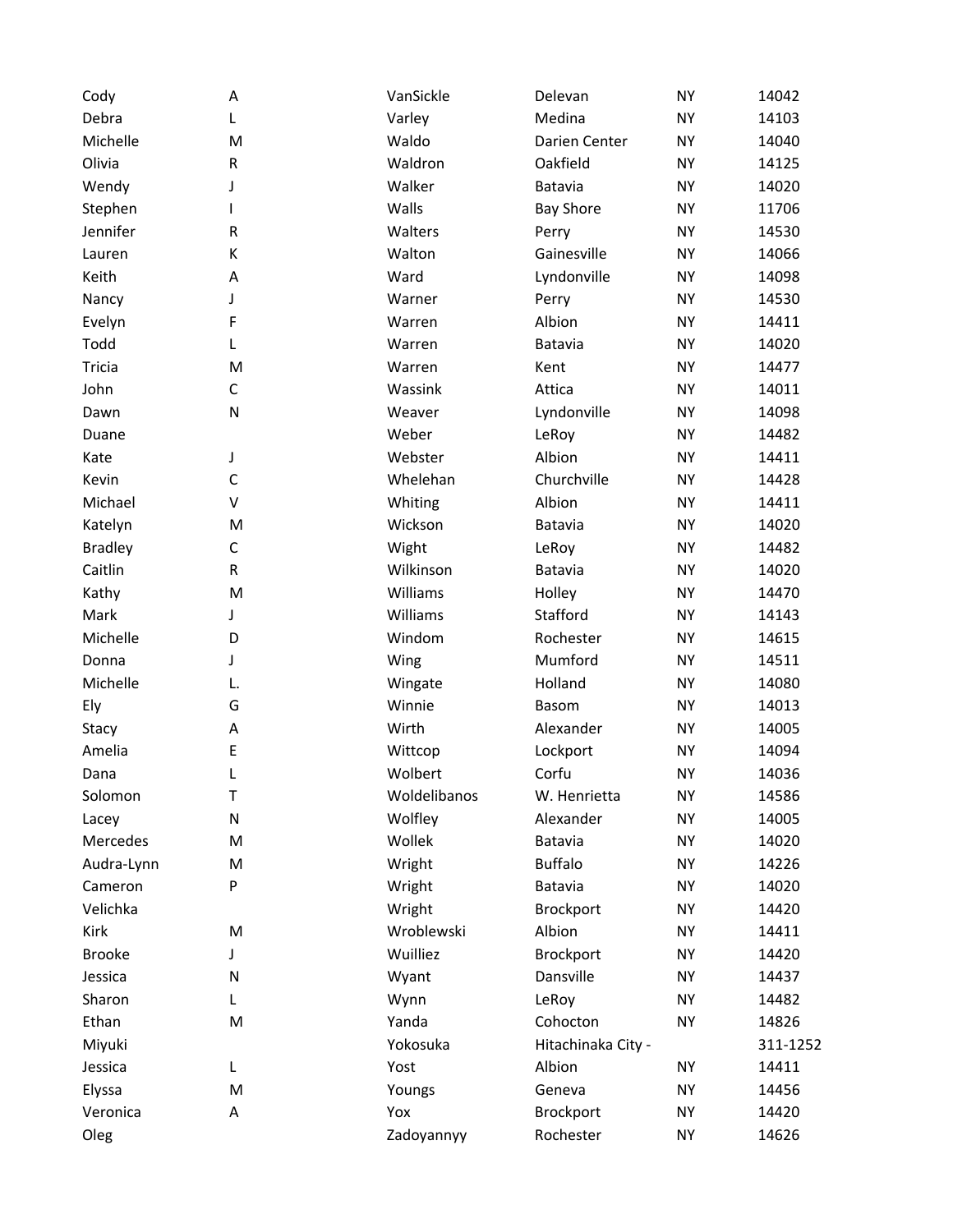| Mattie       | Zarpentine | Holley    | NΥ | 14470 |
|--------------|------------|-----------|----|-------|
| Mary         | Zielonka   | Alden     | ΝY | 14004 |
| <b>Brian</b> | Zimmer     | Rochester | ΝY | 14617 |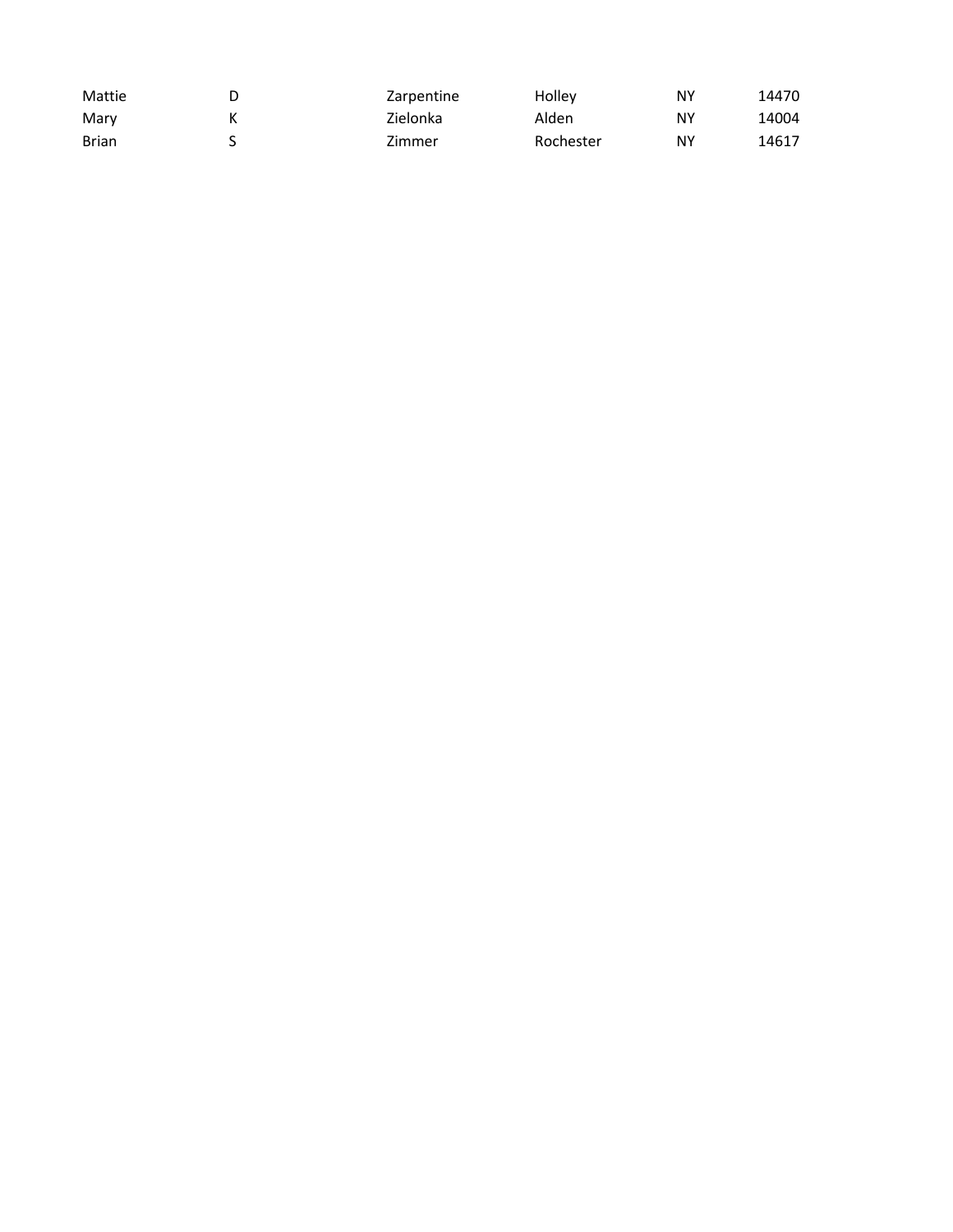| country | Part Time                     |
|---------|-------------------------------|
|         | Part Time                     |
|         | <b>Full Time</b>              |
|         | Part Time                     |
|         | Part Time                     |
|         | <b>Full Time</b>              |
|         | <b>Full Time</b>              |
|         | <b>Full Time</b>              |
|         | <b>Full Time</b>              |
|         |                               |
|         | <b>Full Time</b>              |
|         | <b>Full Time</b>              |
|         | Part Time                     |
|         | Part Time                     |
|         | <b>Full Time</b>              |
|         | <b>Full Time</b>              |
|         | <b>Full Time</b>              |
|         | Part Time                     |
|         | Part Time                     |
|         | <b>Full Time</b>              |
|         | Part Time                     |
|         | Part Time                     |
|         | Part Time                     |
|         | Full Time                     |
|         | Part Time                     |
|         | <b>Full Time</b>              |
|         | Part Time                     |
|         | <b>Full Time</b>              |
|         | Part Time                     |
|         | Part Time                     |
|         | <b>Full Time</b><br>Full Time |
|         |                               |
|         | Part Time<br>Part Time        |
|         | Part Time                     |
|         | <b>Full Time</b>              |
|         | Part Time                     |
|         | <b>Full Time</b>              |
|         | Part Time                     |
|         | Part Time                     |
|         | Part Time                     |
|         | Part Time                     |
|         | Part Time                     |
|         | Part Time                     |
|         | Full Time                     |
|         | Part Time                     |
|         | Part Time                     |
|         |                               |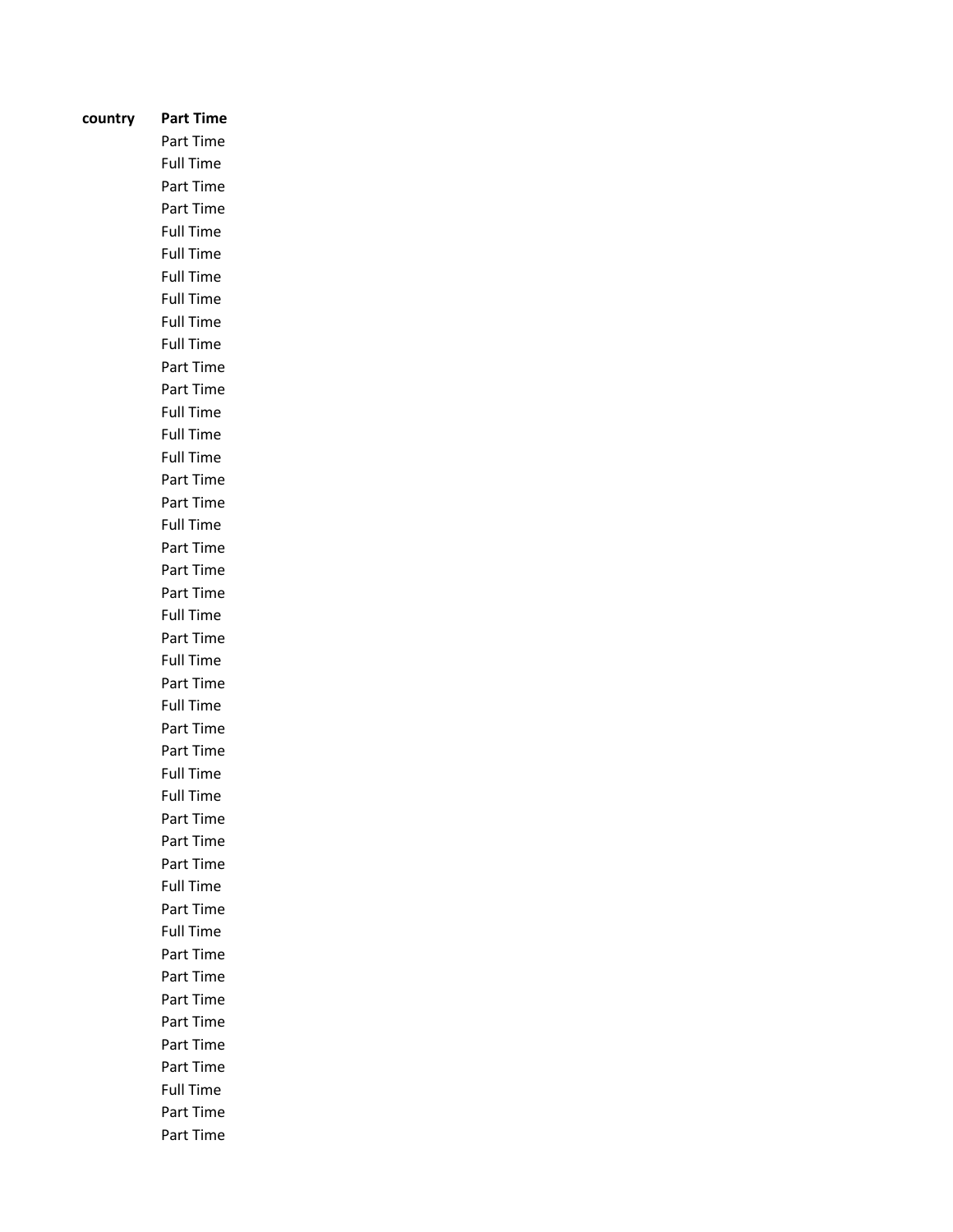Full Time Full Time Part Time Part Time Part Time Part Time Full Time Full Time Part Time Full Time Part Time Part Time Full Time Part Time Part Time Part Time Part Time Part Time Part Time Part Time Part Time Part Time Full Time Full Time Part Time Part Time Part Time Part Time Full Time Part Time Part Time Part Time Full Time Part Time Part Time Part Time Full Time Full Time Part Time Full Time Part Time Part Time Full Time Full Time Full Time Part Time Part Time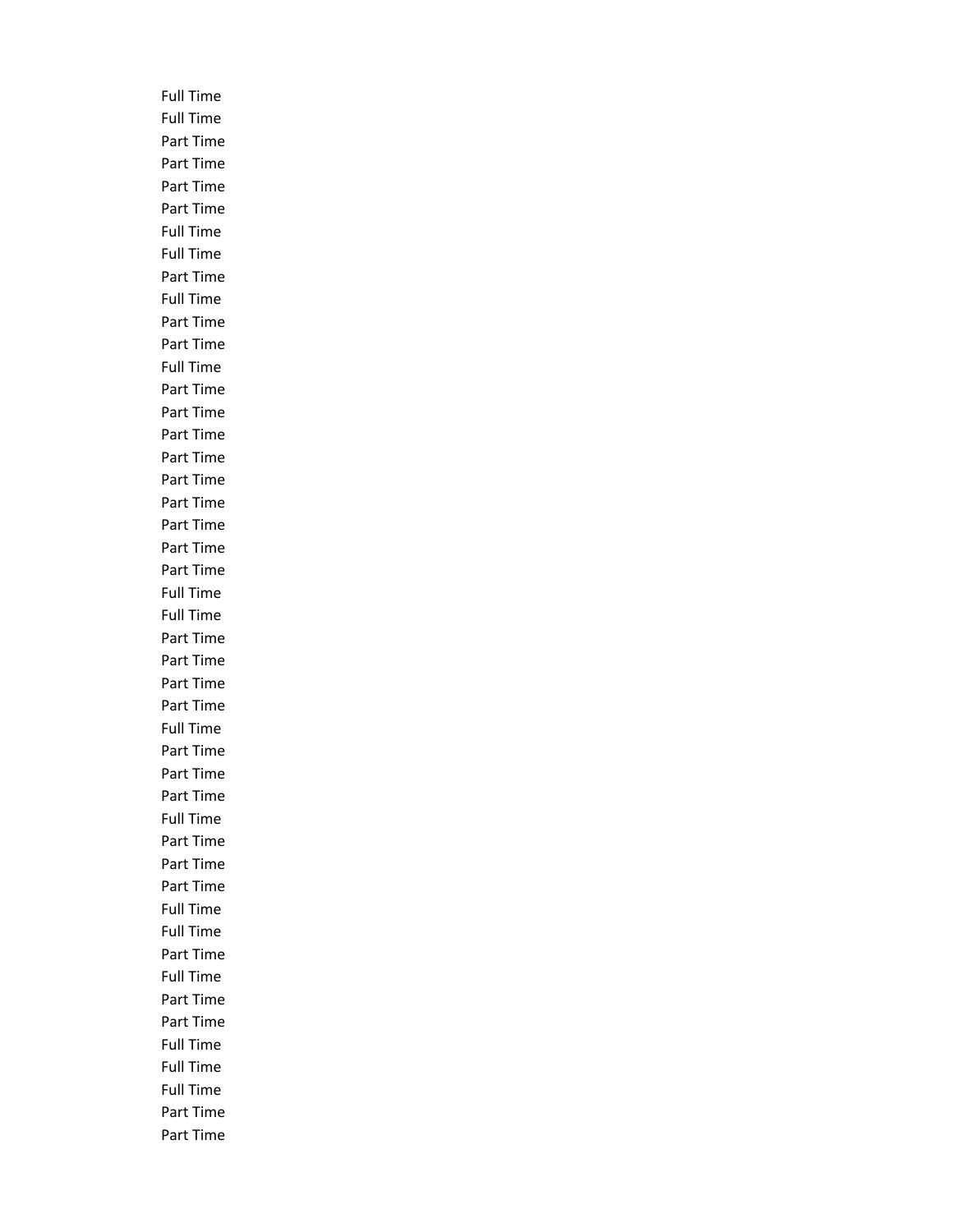Part Time Part Time Part Time Full Time Full Time Part Time Part Time Part Time Full Time Part Time Part Time Part Time Full Time Full Time Full Time Part Time Part Time Part Time Part Time Part Time Part Time Part Time Full Time Part Time Full Time Part Time Full Time Part Time Part Time Full Time Full Time Part Time Full Time Full Time Part Time Part Time Part Time Part Time Part Time Part Time Full Time Full Time Part Time Part Time Full Time Part Time Full Time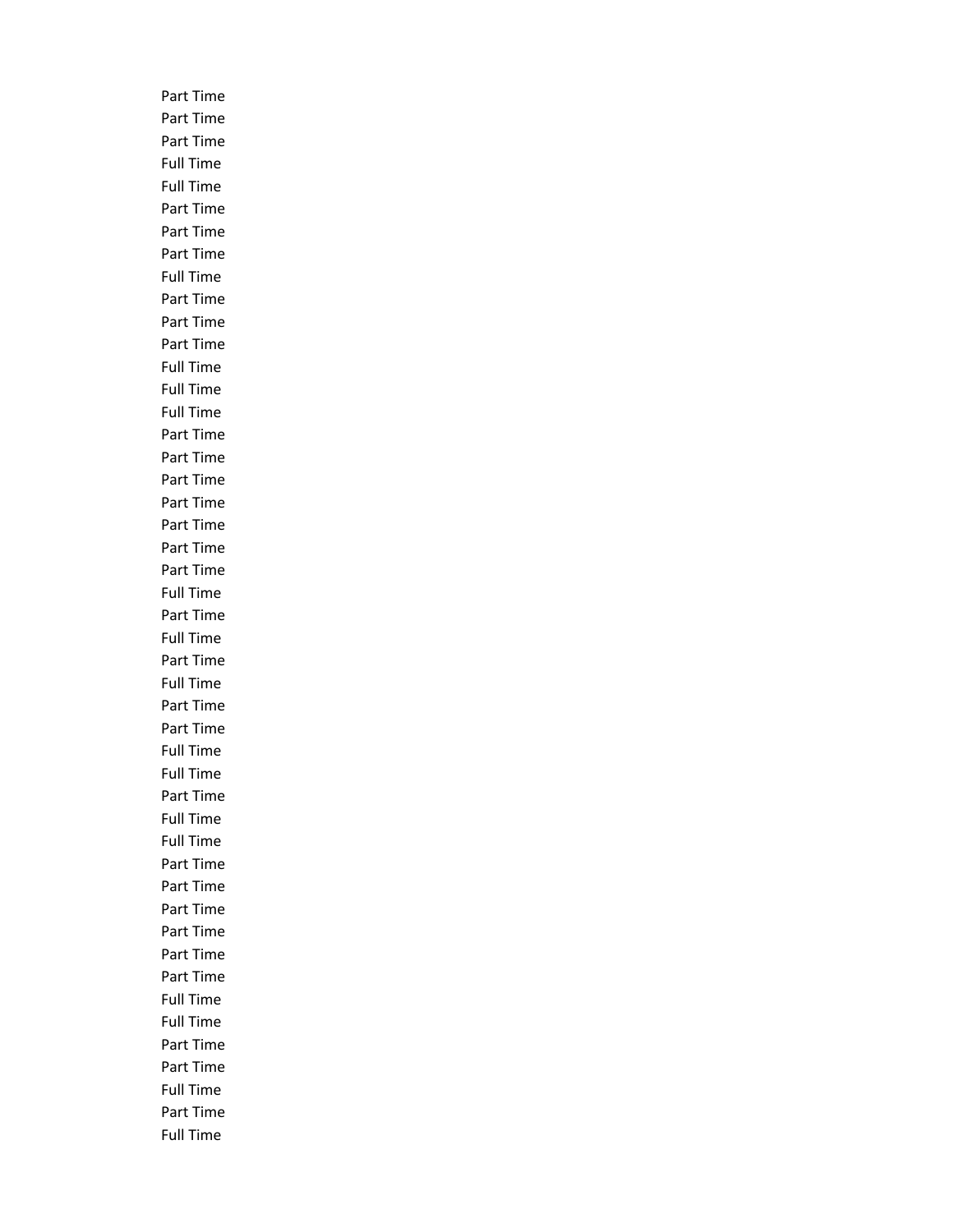Full Time Full Time Full Time Part Time Full Time Part Time Full Time Full Time Full Time Full Time Full Time Full Time Full Time Part Time Part Time Full Time Part Time Full Time Full Time Full Time Part Time Full Time Part Time Full Time Part Time Part Time Part Time Full Time Full Time Part Time Full Time Full Time Full Time Full Time Part Time Full Time Part Time Full Time Full Time Full Time Full Time Full Time Part Time Full Time Full Time Full Time Part Time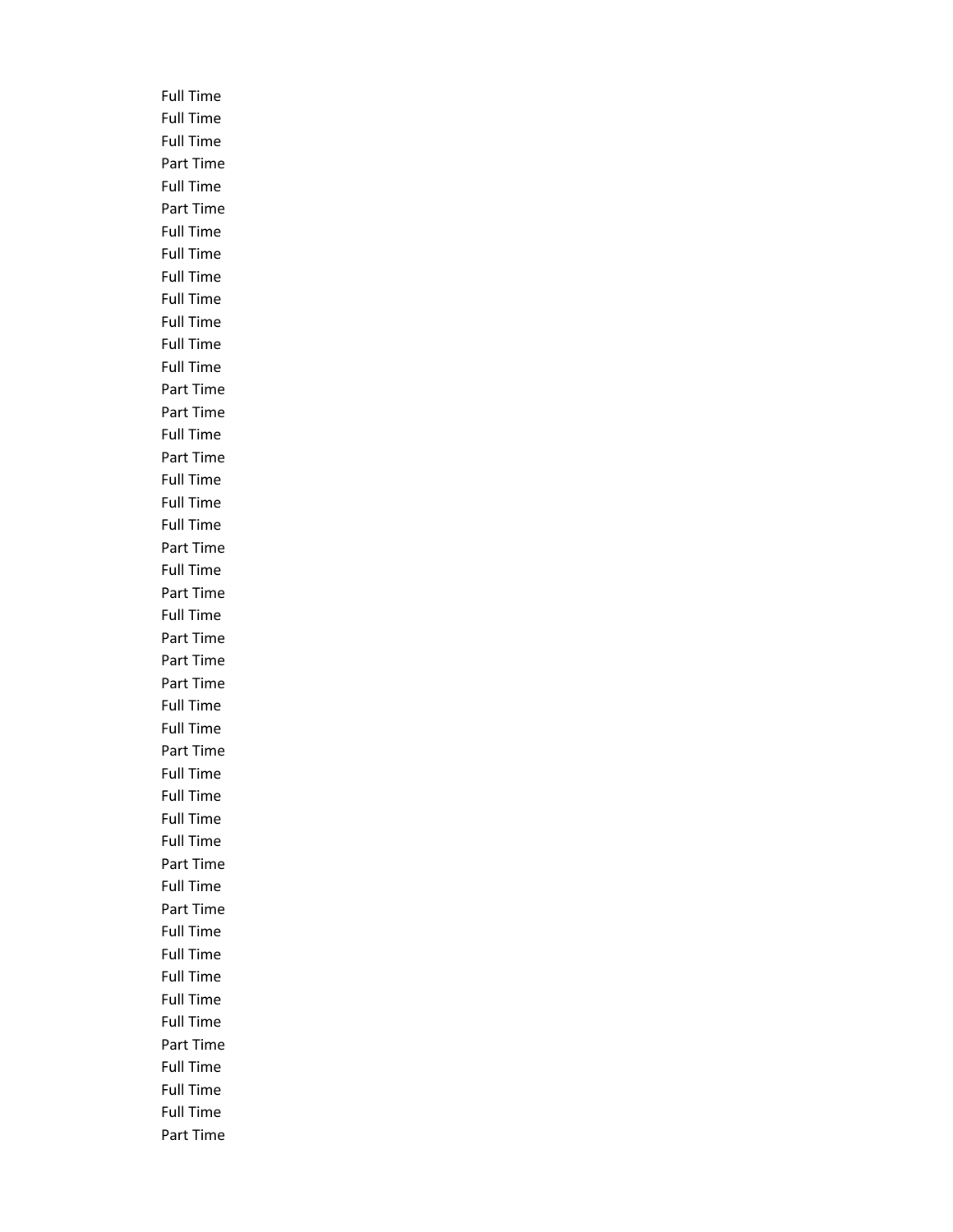Part Time Full Time Part Time Full Time Part Time Full Time Full Time Full Time Full Time Full Time Part Time Part Time Part Time Part Time Full Time Full Time Part Time Full Time Full Time Part Time Part Time Part Time Part Time Part Time Full Time Full Time Full Time Part Time Part Time Part Time Part Time Full Time Part Time Part Time Full Time Part Time Full Time Full Time Full Time Part Time Full Time Part Time Full Time Full Time Full Time Part Time Part Time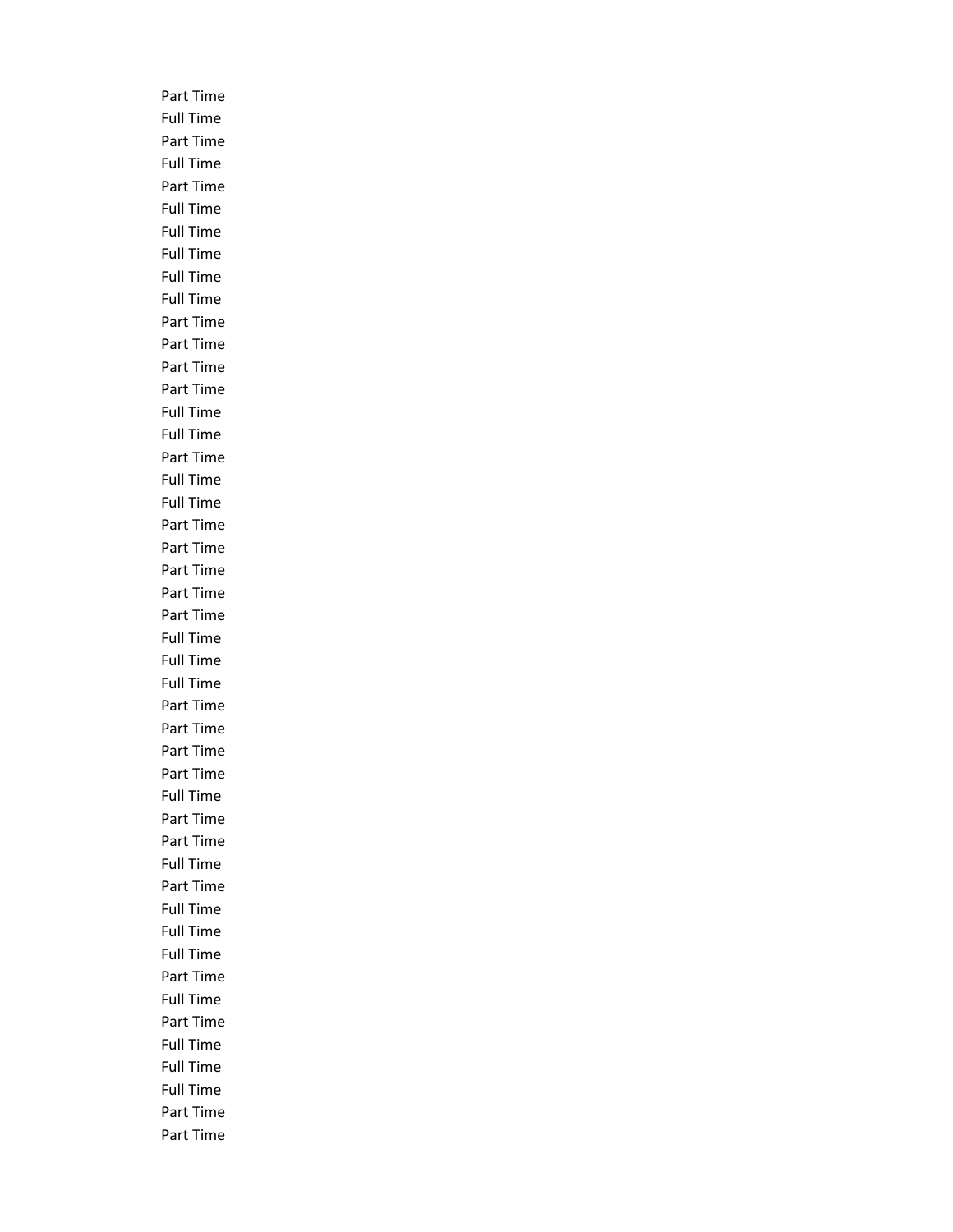Full Time Full Time Full Time Full Time Part Time Full Time Part Time Part Time Part Time Full Time Full Time Part Time Part Time Part Time Full Time Part Time Full Time Full Time Full Time Full Time Full Time Full Time Part Time Full Time Full Time Full Time Full Time Part Time Full Time Full Time Part Time Part Time Full Time Full Time Part Time Part Time Full Time Part Time Full Time Part Time Full Time Part Time Full Time Full Time Part Time Part Time Full Time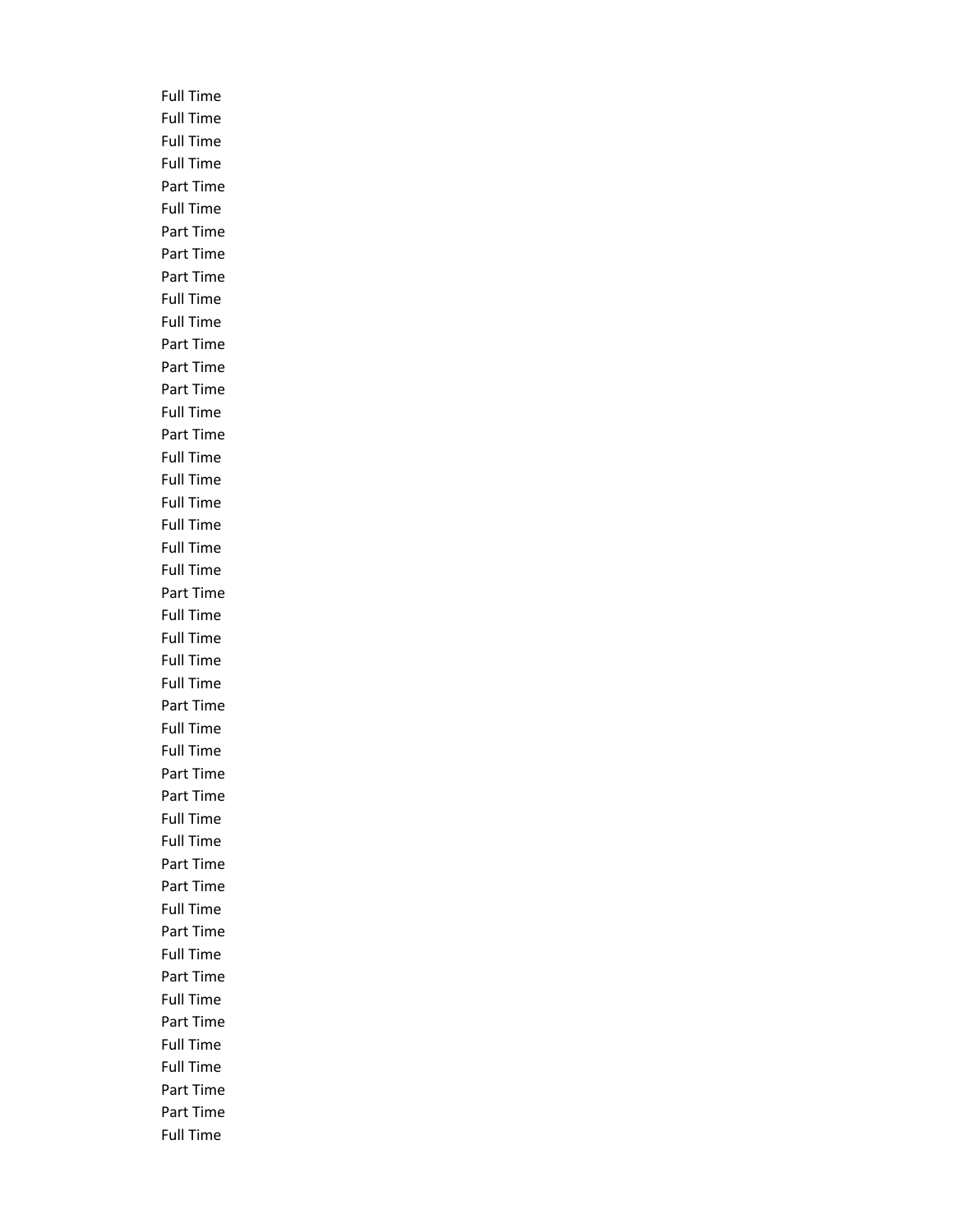Part Time Part Time Full Time Full Time Full Time Part Time Part Time Part Time Full Time Part Time Part Time Full Time Part Time Full Time Full Time Full Time Full Time Full Time Part Time Full Time Part Time Part Time Full Time Full Time Full Time Full Time Full Time Full Time Part Time Part Time Part Time Full Time Part Time Part Time Full Time Part Time Full Time Part Time Part Time Part Time Full Time Full Time Full Time Full Time Part Time Full Time Part Time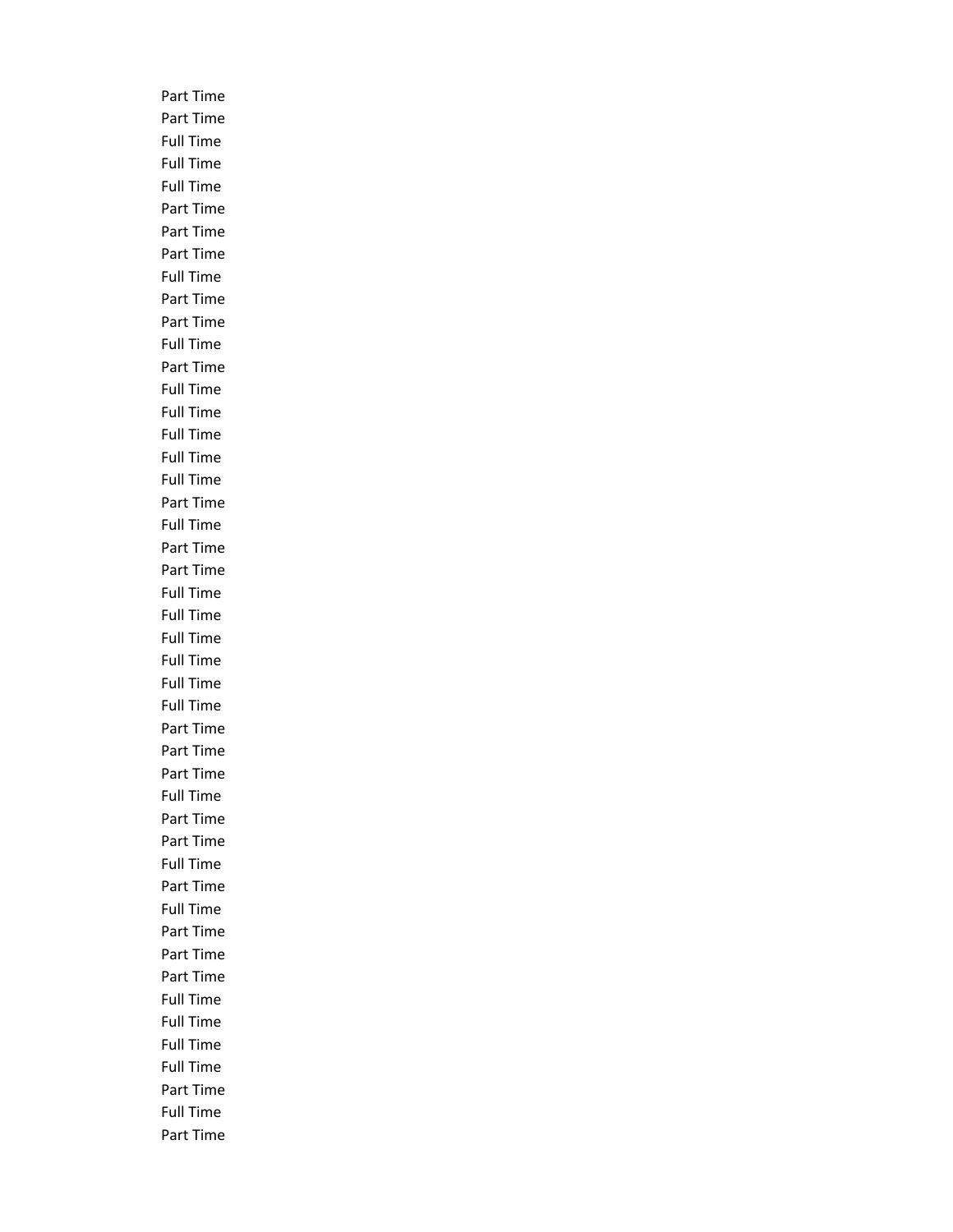Full Time Full Time Full Time Full Time Full Time Part Time Part Time Part Time Part Time Full Time Full Time Full Time Part Time Full Time Full Time Full Time Full Time Full Time Full Time Part Time Full Time Part Time Full Time Part Time Full Time Full Time Part Time Full Time Full Time Full Time Full Time Full Time Part Time Part Time Full Time Part Time Part Time Full Time Full Time Part Time Part Time Part Time Part Time Full Time Full Time Full Time Full Time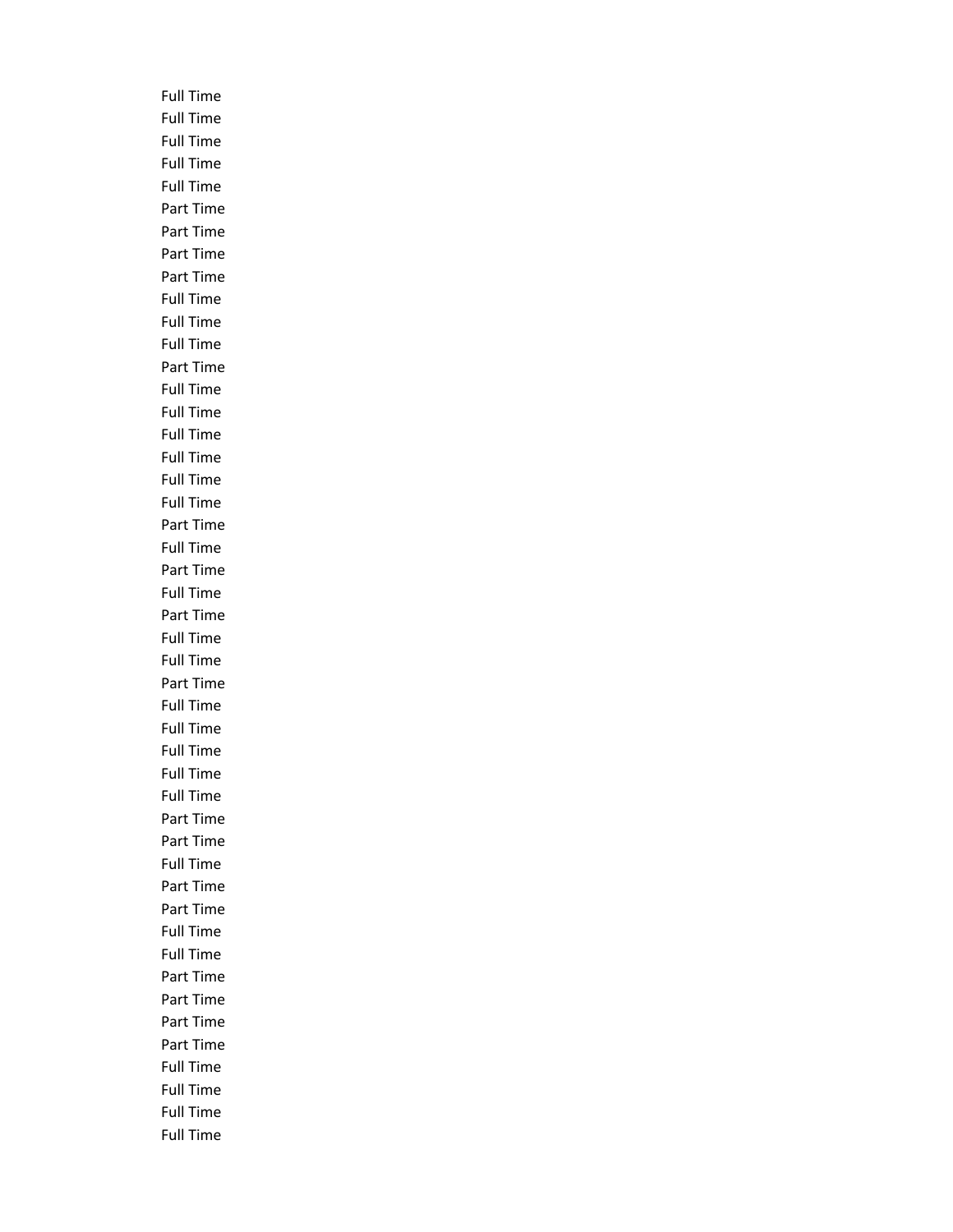Full Time Full Time Full Time Part Time Part Time Part Time Part Time Full Time Full Time Part Time Full Time Full Time Part Time Full Time Full Time Part Time Part Time Full Time Full Time Part Time Full Time Full Time Part Time Full Time Full Time Part Time Full Time Full Time Full Time Full Time Part Time Part Time Part Time Part Time Full Time Part Time Full Time Part Time Full Time Part Time Full Time Full Time Full Time Part Time Part Time Full Time Full Time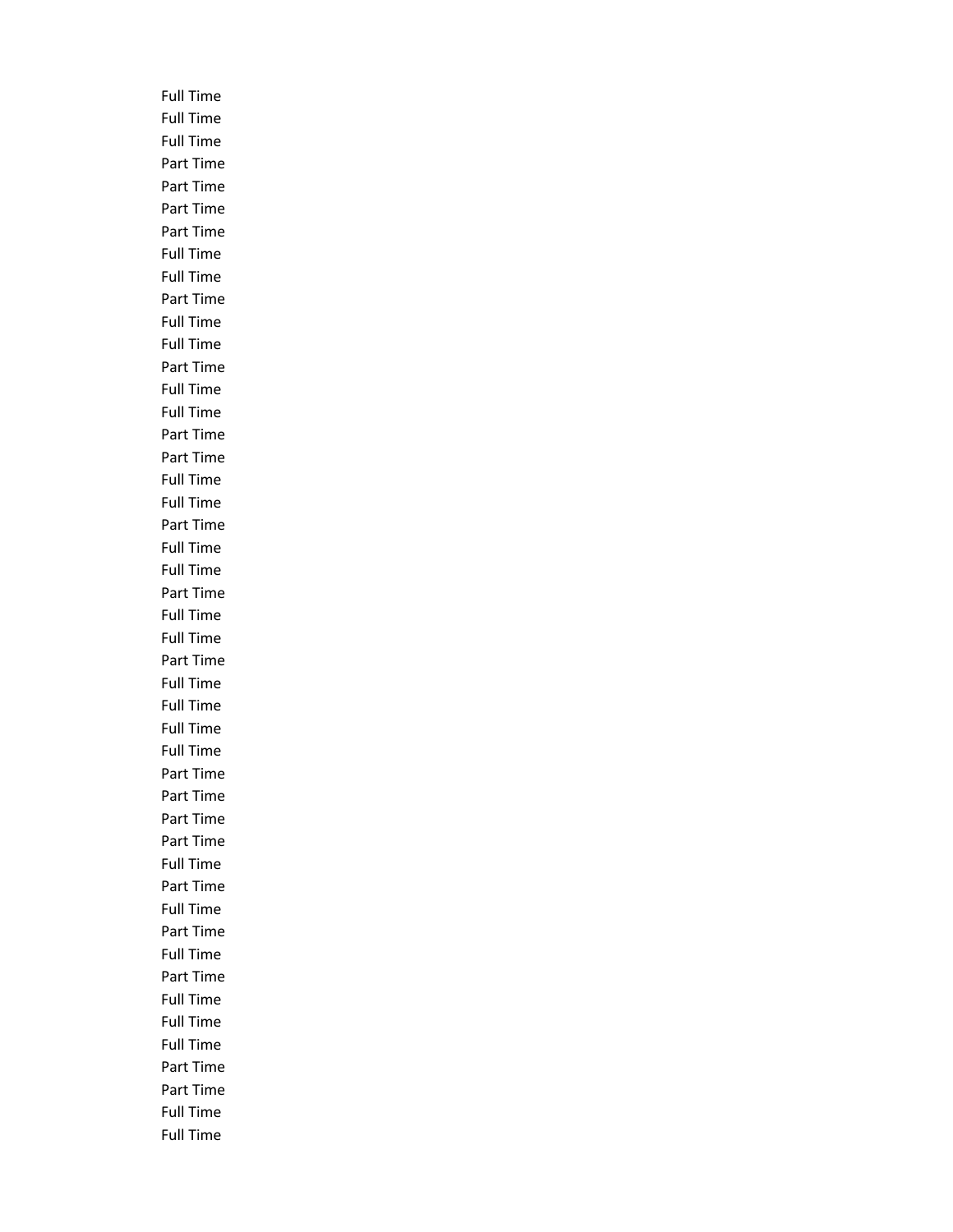Part Time Full Time Full Time Part Time Part Time Part Time Full Time Full Time Part Time Full Time Part Time Part Time Full Time Part Time Full Time Part Time Full Time Part Time Full Time Full Time Part Time Part Time Full Time Full Time Full Time Full Time Full Time Full Time Part Time Full Time Part Time Full Time Part Time Full Time Full Time Part Time Part Time Part Time Part Time Part Time Full Time Full Time Full Time Part Time Full Time Part Time Full Time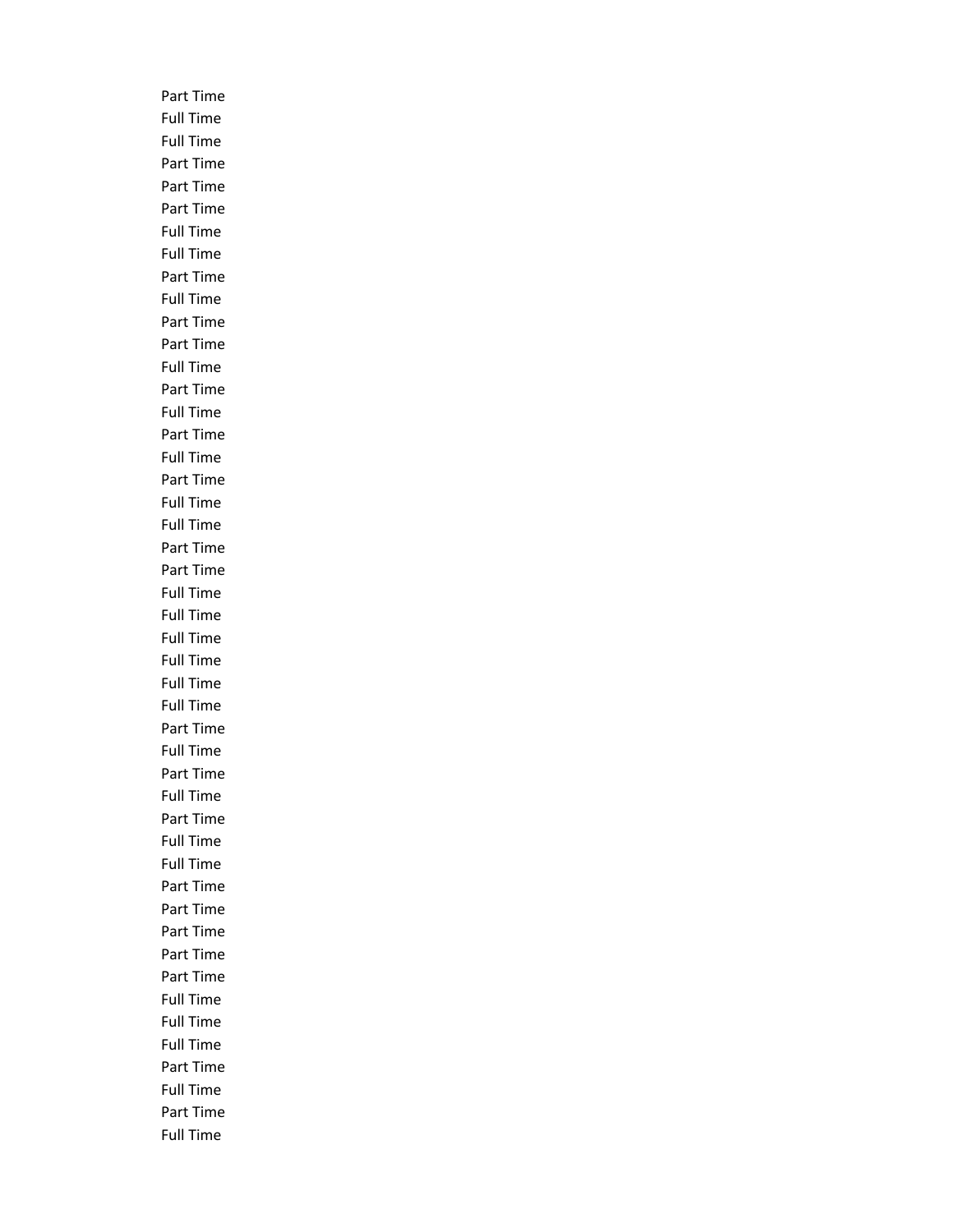Full Time Full Time Full Time Part Time Part Time Part Time Part Time Part Time Part Time Full Time Part Time Full Time Part Time Part Time Part Time Part Time Full Time Full Time Full Time Part Time Part Time Part Time Full Time Part Time Part Time Full Time Part Time Full Time Part Time Part Time Full Time Part Time Full Time Full Time Full Time Part Time Part Time Full Time Part Time Full Time Part Time Full Time Full Time Part Time Part Time Part Time Full Time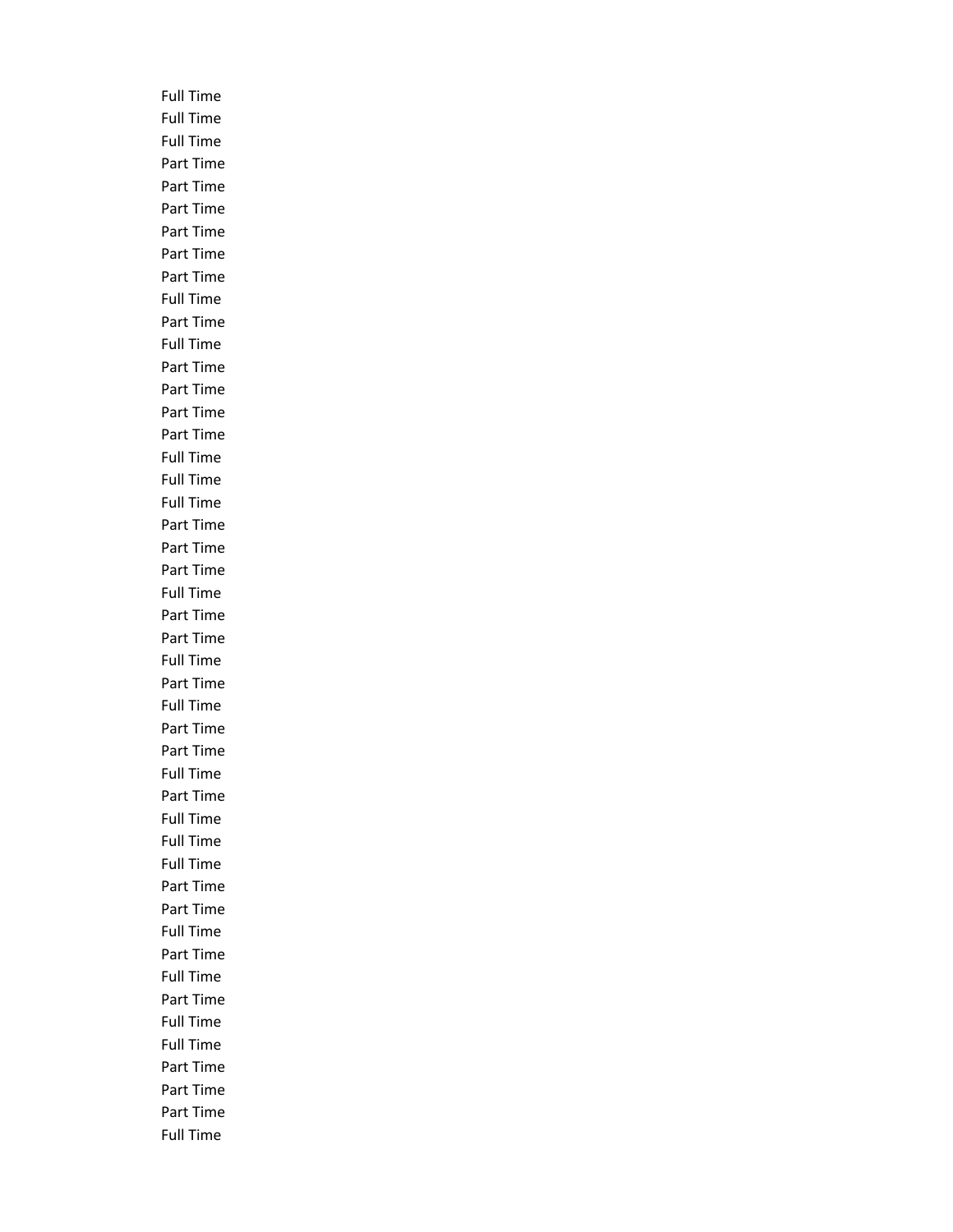Full Time Part Time Full Time Part Time Part Time Full Time Full Time Part Time Full Time Part Time Part Time Part Time Part Time Full Time Part Time Full Time Full Time Full Time Part Time Full Time Part Time Full Time Part Time Part Time Full Time Full Time Part Time Full Time Part Time Part Time Full Time Part Time Part Time Full Time Full Time Part Time Part Time Full Time Part Time Part Time Full Time Part Time Full Time Part Time Full Time Part Time Full Time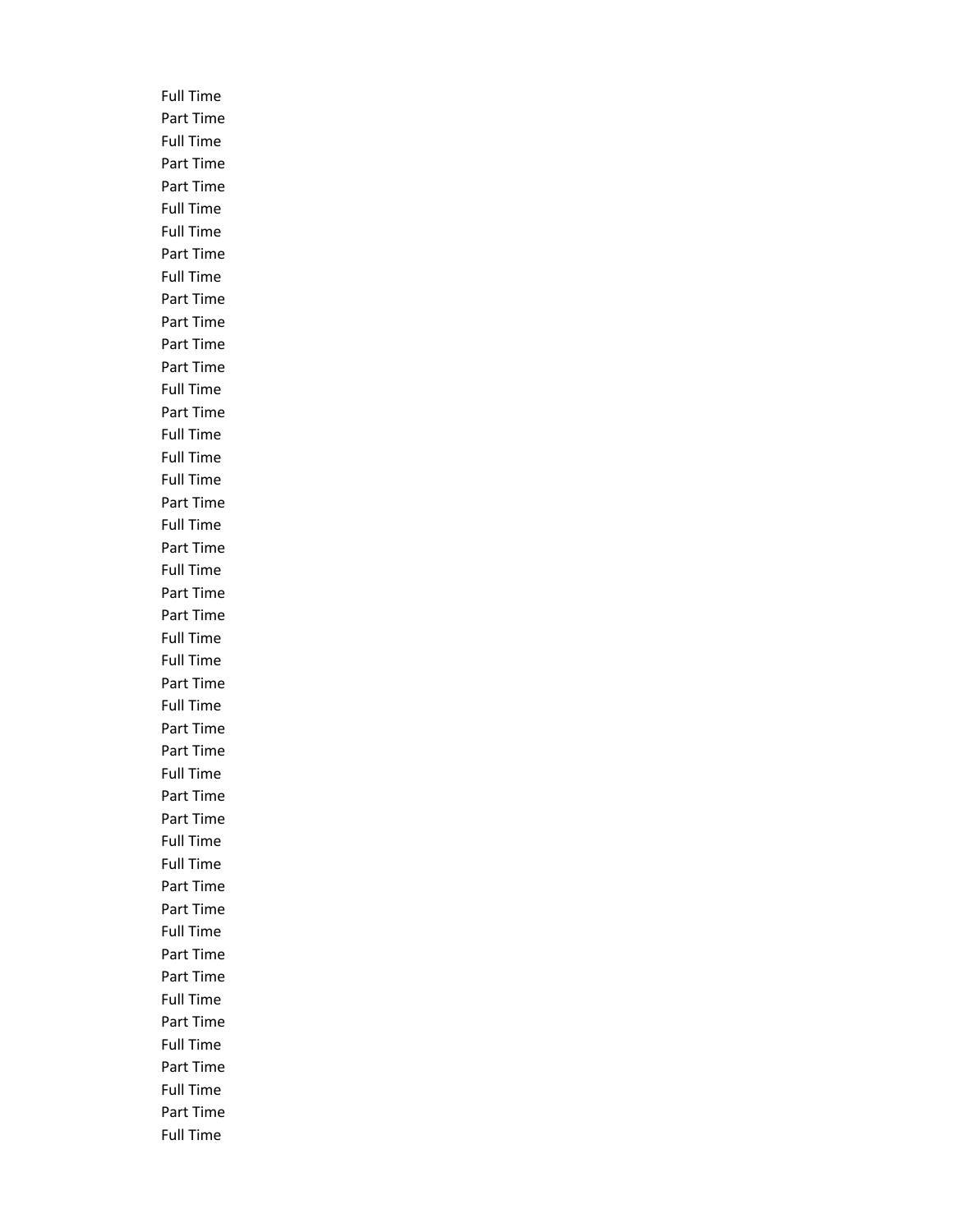Full Time Part Time Full Time Full Time Part Time Part Time Part Time Full Time Full Time Part Time Part Time Full Time Full Time Full Time Full Time Part Time Part Time Part Time Full Time Part Time Part Time Full Time Part Time Part Time Full Time Part Time Part Time Part Time Full Time Full Time Full Time Part Time Full Time Full Time Part Time Full Time Part Time Full Time Part Time Full Time Full Time Full Time Japan Part Time Full Time Full Time Full Time Part Time